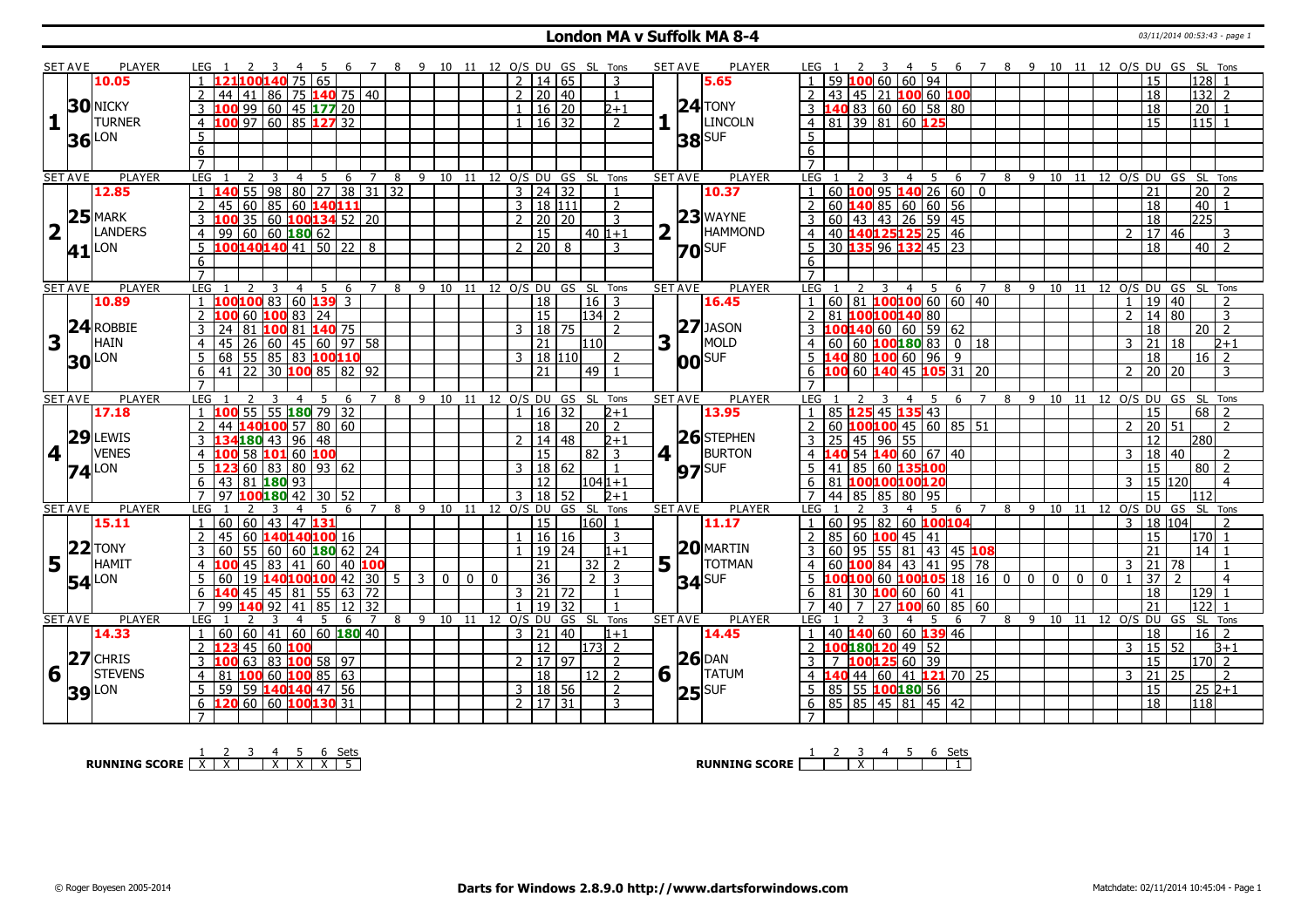#### **London MA v Suffolk MA 8-4** 03/11/2014 00:53:43 - page 2

|                         | <b>SET AVE</b> | <b>PLAYER</b>       | LEG 1                                                                        | 9 10 11 12 O/S DU GS SL Tons      |     |                        |              |                                   |   | <b>SET AVE</b> | <b>PLAYER</b>        | 6 7 8 9 10 11 12 O/S DU GS SL Tons<br>LEG 1<br>-5                                                        |
|-------------------------|----------------|---------------------|------------------------------------------------------------------------------|-----------------------------------|-----|------------------------|--------------|-----------------------------------|---|----------------|----------------------|----------------------------------------------------------------------------------------------------------|
|                         |                | 9.37                | 40<br>96<br>58                                                               |                                   |     | 12                     |              | 250                               |   |                | 15.66                | 89 32<br>  14   32<br>$\overline{2}$                                                                     |
|                         |                |                     | LOO 58   89   55   15   5<br>96                                              |                                   |     | 2 23                   | 5            |                                   |   |                |                      | 21<br>30   97   60   59   60   81   74<br>40                                                             |
|                         | 25             | <b>STEVEN</b>       | 59 96 57 <br>38<br>17                                                        |                                   |     | 21                     |              | 18                                |   |                | $26$ DAVID           | 36 100 60 45 97 43 80 40<br>$\overline{22}$<br>  40                                                      |
| $\overline{\mathbf{z}}$ |                | <b>FERGUSON</b>     | 100 83 81<br> 77 60<br>$\overline{4}$<br>00                                  |                                   |     | 3                      | 18 60        | $\overline{2}$                    |   |                | <b>BALLARD-FLATT</b> | $\overline{15}$<br>40137 60 44 80<br>$40$   2<br>$4 \;   \; 1$                                           |
|                         | 38             | LON                 | $\overline{76}$<br>134 96<br>94<br>5<br>60                                   |                                   |     | $\overline{15}$        |              | $\boxed{41}$ $\boxed{1}$          |   | $91$ $SUF$     |                      | $5\ \ 100\ 140\ 83\ \ 85\ \ 53\ \ 40$<br>$16 \mid 40$<br>2                                               |
|                         |                |                     | 6<br>$\overline{55}$<br>140 84 100 54 68                                     |                                   |     | 2   17   68            |              | $\overline{2}$                    |   |                |                      | 6 59 60 100100100<br>$\overline{15}$<br>82<br>$\overline{3}$                                             |
|                         |                |                     | 59<br>$\overline{7}$<br>58<br>60<br>97<br> 43 <br>44                         |                                   |     | $\overline{2}$<br>20   | 44           | $\overline{1}$                    |   |                |                      | $94 \ 60 \ 132$<br>$\overline{21}$<br>58 l<br>12<br>8<br>7137<br>$\mathbf{0}$<br>$\overline{2}$          |
|                         | <b>SET AVE</b> | PLAYER              | LEG<br>-5<br>7<br>$\overline{4}$<br>6                                        | 8 9 10 11 12 0/S DU               |     |                        |              | GS SL Tons                        |   | <b>SET AVE</b> | <b>PLAYER</b>        | 8 9 10 11 12 0/S DU GS SL Tons<br>LEG<br>7<br>5<br>6                                                     |
|                         |                | 10.65               | $\overline{58}$<br>$134$ 44 48 20<br>$\overline{82}$<br>$\mathbf{1}$         |                                   |     | $\overline{2}$         | 20 20        | $\overline{2}$                    |   |                | 16.79                | $1 \mid 26 \mid 81 \mid 60$ 140 58 28<br> 108 1<br>18                                                    |
|                         |                |                     | 121180140 20 32<br>8<br>$\mathcal{P}$                                        |                                   |     | l 16 l<br>$\mathbf{1}$ | 8            | $3 + 1$                           |   |                |                      | 2 100100140 55 24 42<br>$\overline{18}$<br>$\overline{40}$ 3                                             |
|                         |                | $25$ DANIEL         | 99   42   38<br>$\overline{93}$<br>59<br>3<br>96                             |                                   |     | $\overline{18}$        |              | 74                                |   |                | 25 ANDREW            | $3\overline{140}$ 60 $\overline{100}$ 83 60 58<br>17 58<br>$\mathcal{D}$<br>$\overline{2}$               |
| 8                       |                | DAY                 | 40 140 93 80 32<br>$\overline{4}$<br>58<br>58                                |                                   |     | 19 32                  |              |                                   | 8 |                | NOY                  | $\overline{21}$<br>4 100 40 45 140 60 100 12<br>3<br>$\overline{4}$                                      |
|                         |                | $87$ <sup>LON</sup> | $\sqrt{93}$<br>$100$ 28 60 80<br>5<br>80                                     |                                   |     | $\overline{18}$        |              | 60 <sup>1</sup>                   |   | $ 22 $ SUF     |                      | 85 66 140 60 100 50<br>$18$ 50<br>5<br>3<br>$\overline{2}$                                               |
|                         |                |                     | 42<br><b>135</b> 78 64 79<br>6<br>87<br>16                                   |                                   |     | $\mathcal{P}$          | 20 16        |                                   |   |                |                      | 41 100 43 140 13 139 21<br>21<br>$\overline{4}$<br>6                                                     |
|                         |                |                     | $\overline{7}$                                                               |                                   |     |                        |              |                                   |   |                |                      |                                                                                                          |
|                         | <b>SET AVE</b> | <b>PLAYER</b>       | LEG<br>3<br>$\overline{4}$<br>5<br>6                                         | 8                                 |     | 9 10 11 12 O/S DU GS   |              | <b>SL</b><br>Tons                 |   | <b>SET AVE</b> | <b>PLAYER</b>        | 10 11 12 0/S DU GS SL Tons<br>LEG<br>8<br>9<br>$\overline{4}$<br>- 5<br>6                                |
|                         |                | 18.88               | $\boxed{60}$ $\boxed{63}$ $\boxed{83}$ $\boxed{125}$ 98 $\boxed{72}$         |                                   |     | $\overline{2}$         | 17 72        |                                   |   |                | 10.85                | $1 \vert 100 \vert 26 \vert 60 \vert 45 \vert 45 \vert 55$<br>$\overline{170}$<br>18                     |
|                         |                |                     | 180 <mark>100</mark> 140 81                                                  |                                   |     | 2   11   81            |              | B+1                               |   |                |                      | 2   60   85   60<br>296<br>9                                                                             |
|                         | 29             | LEE                 | 100 41 107 16<br>3                                                           |                                   |     | 3   18   16            |              | $\overline{4}$                    |   |                | $25$ ANDREW          | 3   43   55   45   70   100   28<br>18<br>$ 160 $ 1                                                      |
| $\overline{9}$          |                | <b>COCKS</b>        | 59<br>85<br>100 97<br>$\overline{0}$<br>4                                    |                                   |     | 18                     |              | $\sqrt{20}$ 2                     |   | 9 1            | MEIKLE               | 95 99 41 82 44<br>17 44<br>$\overline{2}$                                                                |
|                         | 19             | <b>LON</b>          | $180$ 32 64 30<br>5<br>85<br>100                                             |                                   |     | 18                     |              | l 10 l2+1                         |   | $ 27 $ SUF     |                      | $5 \mid 41 \mid 45$ 125 45 100 60 85<br>21<br>l 85<br>2<br>3                                             |
|                         |                |                     | $ 60 68 $ 100<br>6<br>40<br>139                                              |                                   |     | 15                     |              | $94$   2                          |   |                |                      | $6 \overline{100}18010075$ 46<br>$\overline{2}$<br>14<br>46<br>B+1                                       |
|                         |                |                     | $\overline{7}$<br>99<br>$140$ 32 60<br>56                                    |                                   |     | 15                     |              | $114$ 1                           |   |                |                      | 7 140 45 85 81 90 60<br>60<br>$\overline{2}$<br>17<br>-1                                                 |
|                         | <b>SET AVE</b> | <b>PLAYER</b>       | <b>LEG</b><br>-5<br>$\overline{7}$<br>$\overline{1}$<br>$\overline{4}$<br>-6 | 9 10 11 12 O/S DU GS SL Tons<br>8 |     |                        |              |                                   |   | <b>SET AVE</b> | <b>PLAYER</b>        | LEG<br>8 9 10 11 12<br>O/S DU<br>GS SL Tons<br>6<br>$\overline{7}$                                       |
|                         |                | 8.21                | 43 59 80<br>$\sqrt{99}$<br>83<br>30 55<br>$\overline{1}$                     |                                   |     | 21                     |              | 52                                |   |                | 14.77                | $1   60   100   58   45   78   100   60$<br>20 60<br>$\overline{2}$<br>$\overline{2}$                    |
|                         |                |                     | $\overline{2}$<br>81<br>58<br>36<br>95<br>135 87<br>$\Omega$                 | $\mathbf{q}$                      |     | 23 <br>$\mathcal{D}$   | $\mathbf{q}$ |                                   |   |                |                      | 45 100 41 43 100 85 78 5<br>24<br>$\overline{z}$<br>$\overline{2}$<br>$\overline{4}$                     |
|                         |                | $23$ GEORGE         | $45 \mid 85 \mid 49$<br>63<br>63                                             |                                   |     | 18                     |              | 75                                |   |                | $24$ DEAN            | 18 32<br>85 100100100 84 32<br>3<br>3                                                                    |
| 10 L                    |                | <b>KILLINGTON</b>   | $45 \ 83 \ 84 \ 46 \ 47$<br>96<br>$\overline{4}$<br>۱M                       |                                   |     | $\mathbf{3}$           | $21$ 47      |                                   |   | .O !           | BARKER               | 21<br>$\overline{3}$<br>45<br>100 60 60 100100 28<br>8<br>$\overline{4}$                                 |
|                         |                | <b>38</b> LON       | 5<br>$\overline{39}$<br>  83   60 <b>125</b> 37   52<br>85                   |                                   |     | 21                     |              | 20                                |   | $74$ SUF       |                      | $ 43 $ 60 80 <b>100100</b> 94 24<br>20 24<br>$\overline{2}$<br>2                                         |
|                         |                |                     | $6 \overline{}$<br>46 100 38 100140                                          |                                   |     | 15                     |              | 177 I<br>$\overline{3}$           |   |                |                      | 6 81 140 55 137 32 56<br>18 56<br>$\overline{3}$<br>$\overline{2}$                                       |
|                         |                |                     | $\overline{7}$                                                               |                                   |     |                        |              |                                   |   |                |                      | $\overline{7}$                                                                                           |
|                         | <b>SET AVE</b> | <b>PLAYER</b>       | LEG<br>6<br>$\overline{7}$                                                   | 8<br>9<br>10                      | -11 | 12 0/S DU              | GS           | SL Tons                           |   | <b>SET AVE</b> | <b>PLAYER</b>        | <b>LEG</b><br>12 O/S DU GS SL Tons<br>8<br>9<br>10<br>11<br>6                                            |
|                         |                | 14.76               | 30<br>85<br>85<br>60<br>100 109 32<br>$\mathbf{1}$                           |                                   |     | $2 \mid 20 \mid 32$    |              | $\overline{2}$                    |   |                | 12.72                | $1   60   100   60   60   100   57   54$<br>$10 \mid 2$<br>21                                            |
|                         |                | $24$ IAN            | $\mathcal{P}$<br>85<br> 83 62 63 32<br>76                                    |                                   |     |                        | 19 32        | $\overline{1}$                    |   |                | $24$ NICK            | 18<br>$129$ 1<br>  60   140   60   28   24   60<br>$\overline{z}$                                        |
|                         |                |                     | 26 45 60 60 84<br>100<br>3<br>60                                             |                                   |     | 21                     |              | 66<br>1                           |   |                |                      | $3 \mid 100100100 \mid 41 \mid 60 \mid 60 \mid 0 \mid 40$<br>$\overline{22}$<br>40<br>$\mathbf{1}$<br>3  |
|                         | 11             | GALLAGHER           | 100121100100 64   16<br>4                                                    |                                   |     | $2 \mid 17 \mid 16$    |              | $\overline{4}$                    |   | $\blacksquare$ | BLOOM                | $4$   95 <b>100</b> 60   60   60<br>15<br>l126l 1                                                        |
|                         | 53             | LON                 | 5<br>160<br>125 36<br>60                                                     |                                   |     | $\overline{18}$        |              | 20 <sup>1</sup><br>$\overline{3}$ |   | $19$ SUF       |                      | 84 60 60 85 60 112 40<br>20<br>$\mathcal{L}$<br>l 40                                                     |
|                         |                |                     | 60<br>  60<br>26 <b>100</b> 87<br>6<br>45<br>$\overline{7}$<br>100           |                                   |     | $\overline{24}$        |              | <sup>16</sup><br>$\overline{2}$   |   |                |                      | 44 94 36<br>$\overline{22}$<br>36<br>$141$ 140 60 $145$<br>6<br> 41                                      |
|                         |                |                     | 85<br>30<br>66<br>81                                                         |                                   |     | $\overline{15}$        |              | l118l                             |   |                |                      | 16<br>$\overline{2}$<br>83<br>38 <sup>1</sup><br>40<br>40<br>60 140140                                   |
|                         | <b>SET AVE</b> | <b>PLAYER</b>       | LEG<br>$\overline{7}$<br>5<br>6<br>$\boldsymbol{4}$                          | 8<br>9                            |     | 10 11 12 0/S DU GS     |              | SL Tons                           |   | <b>SET AVE</b> | <b>PLAYER</b>        | 9<br>10 11 12 0/S DU GS SL<br>8<br>Tons<br>LEG.<br>5<br>6                                                |
|                         |                | 11.00               | 45<br>55<br>$\overline{60}$<br>  55   28   73   40<br>45                     |                                   |     | 2                      | $26 \mid 40$ |                                   |   |                | 15.42                | 81 81 100<br>26   60   64<br>24<br>22<br>26<br>41                                                        |
|                         |                |                     | $\overline{2}$<br>60<br>  85   60<br>100 78<br>  18                          |                                   |     | $3 \mid 21 \mid 18$    |              | 2                                 |   |                |                      | 60 100100140 83 14 0<br>$\overline{21}$<br>$\overline{4}$<br>3                                           |
|                         | 21             | MICHAEL             | 59<br>$ 60 60 $ 100 30<br>3<br>95                                            |                                   |     | $\overline{18}$        |              | 97  <br>$\mathbf{1}$              |   | 22             | <b>IAN</b>           | 3 100 81 121 60 79 60<br>$\boxed{17}$ 60<br>$\overline{2}$<br>$\mathcal{P}$                              |
| 12 L                    |                | <b>BARNARD</b>      | $\overline{45}$<br> 30 <br>100<br>4                                          |                                   |     | 12                     |              | $ 226 $ 2                         |   |                | RANDLES              | 60 100140 61<br>15 61<br>3<br>3<br>$4 \vert 1$                                                           |
|                         |                | $37$ <sup>LON</sup> | 45 100 100 54 56<br>5<br>85<br>41                                            | 0 <sup>1</sup><br>$0 \mid 20$     |     | 28 20                  |              | $\overline{2}$                    |   | $94$ SUF       |                      | $\overline{27}$<br>$5   22   60   60   83   140   28   69   23   12$<br>$\overline{4}$<br>$\overline{1}$ |
|                         |                |                     | 6<br>$ 81\rangle$<br>60<br>$ 30 60 55$ 100<br>30                             |                                   |     | 21                     |              | $85$   1                          |   |                |                      | 6 <b>100</b> 45 60 <b>140</b> 85 32 23 16<br>22<br>16<br>2<br>$\mathbf{1}$                               |
|                         |                |                     | 45   95   97   32  <br>32<br>$\overline{7}$<br>100100                        |                                   |     | 19 32                  |              | $\overline{2}$                    |   |                |                      | $\overline{18}$<br>7 60 60 <b>121</b> 3 43 40<br>$174$ 1                                                 |

| ັບປະ                                                                       | Sets<br>10                                                                                                    |
|----------------------------------------------------------------------------|---------------------------------------------------------------------------------------------------------------|
| <b>RUNNING SCORE</b>                                                       | <b>RUNNING SCORE</b><br>$\ddot{\phantom{1}}$<br>$\ddot{\phantom{1}}$<br>$\lambda$<br>$\overline{\phantom{a}}$ |
| OP:<br>----<br>London MA ·<br>Nickv.<br>Turner<br>-301-36<br>- - - - - - - | 1270<br>suffolk i<br>IOP:<br>k MA<br>ົ Mold 27.0ບ<br>Jason                                                    |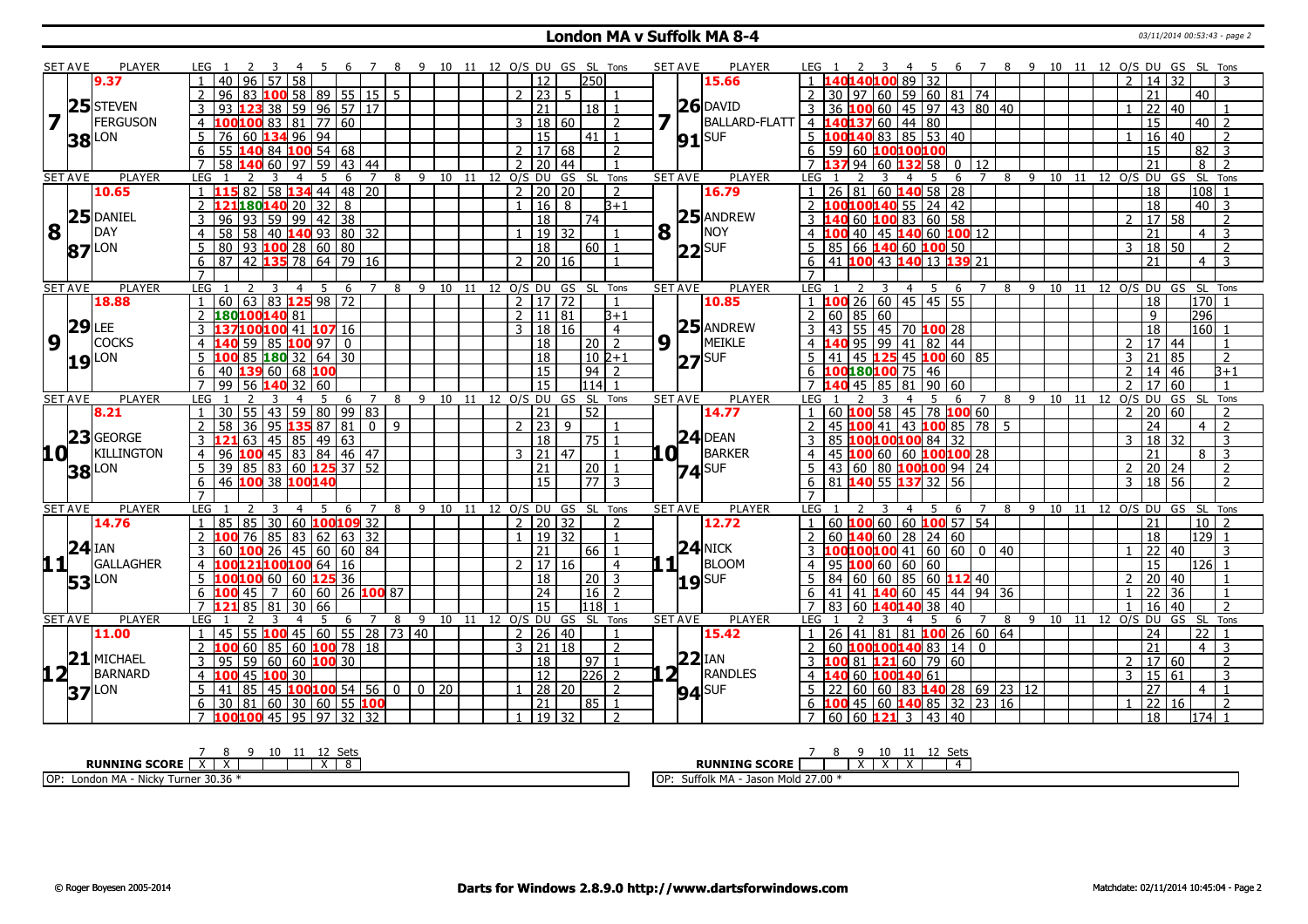## **London MA**

### **Suffolk MA**

| <b>PLAYER</b>        |    | lw/Llwonllost | <b>AVE</b> | TAVE    | <b>POINTS DARTS TONS TON+1180</b> |                  |      |      |    | TONS     | <b>PLAYER</b>              |   |    | W/Liwonilost! | <b>AVE</b> |             | TAVE POINTS DARTS TONS TON+ 180 |      |    |     | <b>TONS</b> |
|----------------------|----|---------------|------------|---------|-----------------------------------|------------------|------|------|----|----------|----------------------------|---|----|---------------|------------|-------------|---------------------------------|------|----|-----|-------------|
| <b>Nicky Turner</b>  |    | 0             | 30.36      | 1.82    | 2004                              | 66 I             |      |      |    | $8 + 1$  | <b>Tony Lincoln</b>        |   |    |               | 24.38      | 5.65        | 1609                            | 66   |    |     | $5 + 0$     |
| <b>Mark Landers</b>  |    |               | 25.41      | 12.85   | 2465                              | 971              |      |      |    | $10 + 1$ | <b>Wavne Hammond</b>       |   |    |               | 23.70      | 10.37       | 2180                            | 92   |    |     | $8 + 0$     |
| <b>Robbie Hain</b>   |    |               | 24.30      | 10.89   | 2697                              | 111              |      |      |    | $10 + 0$ | <b>Jason Mold</b>          |   |    |               |            | 27.00 16.45 | 2970                            | 110  |    |     | $14 + 1$    |
| Lewis Venes          |    |               | 29.74      | 17.18   | 3301                              | 111              |      |      |    | $13+4$   | Stephen Burton             |   |    |               | 26.97      | 13.95       | 2967                            | 110  | 10 |     | $12 + 0$    |
| Tony Hamit           |    |               | 22.54      | 15.11   | 3313                              | 147              |      |      |    | $12 + 1$ | Martin Totman              |   |    |               | 20.34      |             | 3072                            | 151  |    | 0 I | $11+0$      |
| <b>Chris Stevens</b> |    |               | 27.39      | 14.33   | 2821                              | 103              |      |      |    | $12 + 1$ | <b>Dan Tatum</b>           |   |    |               | 26.25      | 14.45       | 2677                            | 102  |    |     | $11+2$      |
| Steven Ferguson      |    |               | 25.38      | 9.37    | 3198                              | 126 <sub>1</sub> |      |      |    | 8+0      | <b>David Ballard-Flatt</b> |   |    |               | 26.91      | 15.66       | 3337                            | 124  |    |     | $13 + 0$    |
| <b>Daniel Dav</b>    |    |               | 25.87      | 10.65   | 2872                              | 111              |      |      |    | $8 + 3$  | <b>Andrew Nov</b>          |   |    |               | 25.22      | 16.79       | 2850                            | 113  |    | 6 I | $14 + 0$    |
| Lee Cocks            |    |               | 29.19      | 18.88   | 3269                              | 112              | 10 I |      |    | $15 + 2$ | <b>Andrew Meikle</b>       | W |    |               | 25.27      | 10.85       | 2881                            | 114  |    |     | $9 + 1$     |
| George Killington    |    |               | 23.38      | 8.21    | 2782                              | 119              |      |      |    | $7 + 6$  | Dean Barker                | W |    |               | 24.74      | 14.77       | 2994                            | 121  | 13 |     | $14 + 0$    |
| Ian Gallagher        |    |               | 24.53      | 14.76   | 3287                              | 134              | 14   | 0 L  |    | $14+$    | Nick Bloom                 | w |    |               | 24.19      | 12.72       | 3242                            | 134  |    |     | $11+0$      |
| Michael Barnard      |    |               | 21.37      | 11.00 l | 3099                              | 145              |      |      |    | 11+0     | <b>Ian Randles</b>         |   |    |               | 22.94      | 15.42       | 3303                            | 144  |    |     | $13 + 0$    |
| <b>TOTALS</b>        | 42 | 33            | 25.40      |         | 35108                             | 1382             | 94   | 24 l | 10 | 128+11   | <b>TOTALS</b>              |   | 33 | 42            | 24.68      |             | 34082                           | 1381 | 97 | 34  | $135 + 4$   |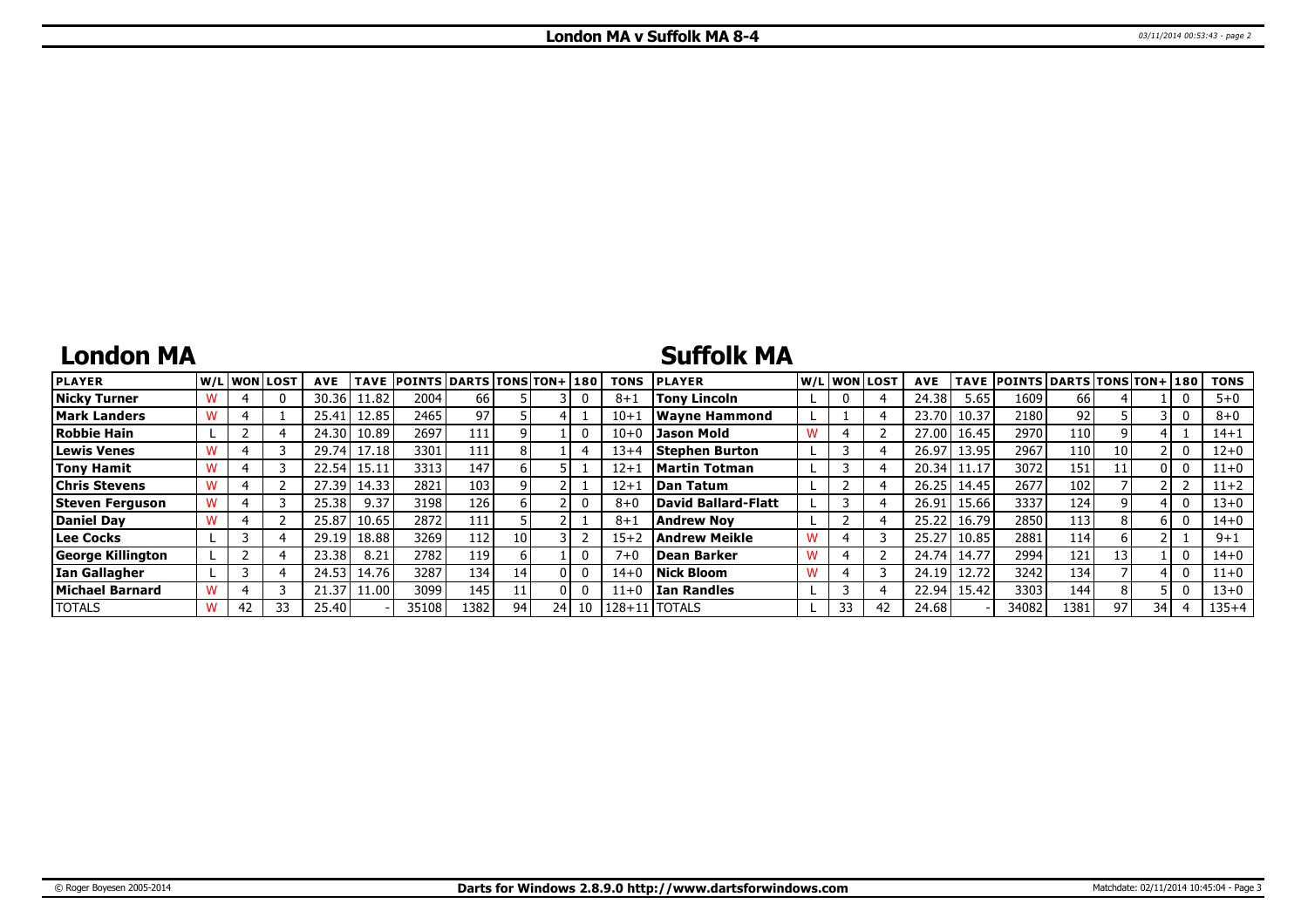### **London WA v Suffolk WA 5-1** 03/11/2014 00:54:04 - page 1

|                 | SET AVE        | PLAYER              | LEG 1                              |                                                                                                                                                                                                                                          |                                         | -5  |    |                            |                 | 8 9 10 11 12 O/S DU GS SL Tons |                            |    |                     |                                  |                |                      |                |   | <b>SET AVE</b> | PLAYER              |                |   |                         |                                |                                                                                        |     |                |    |   |       |    |                |                     | 6 7 8 9 10 11 12 0/S DU GS SL Tons   |                     |                          |
|-----------------|----------------|---------------------|------------------------------------|------------------------------------------------------------------------------------------------------------------------------------------------------------------------------------------------------------------------------------------|-----------------------------------------|-----|----|----------------------------|-----------------|--------------------------------|----------------------------|----|---------------------|----------------------------------|----------------|----------------------|----------------|---|----------------|---------------------|----------------|---|-------------------------|--------------------------------|----------------------------------------------------------------------------------------|-----|----------------|----|---|-------|----|----------------|---------------------|--------------------------------------|---------------------|--------------------------|
|                 |                | 5.77                |                                    |                                                                                                                                                                                                                                          | 24 50 41                                |     |    | 45 57 0                    |                 |                                |                            |    |                     | $\overline{24}$                  |                | $\overline{84}$      |                |   |                | 7.21                |                |   |                         |                                | 40 100 43 45 67 44 20                                                                  |     |                |    |   |       |    |                | 25                  | $\overline{20}$                      |                     |                          |
|                 |                |                     |                                    |                                                                                                                                                                                                                                          |                                         |     |    |                            |                 |                                |                            |    |                     | 2   26   56                      |                |                      | $\overline{2}$ |   |                |                     |                |   |                         |                                | 2 100121 40 40 100 28 36 0                                                             |     |                |    |   |       |    |                | $\overline{24}$     |                                      | $36$ 3              |                          |
|                 |                | <b>18</b> DEB       | 3                                  |                                                                                                                                                                                                                                          |                                         |     |    |                            |                 |                                |                            |    |                     | $\overline{21}$                  |                | $52$   1             |                |   |                | 18 NICKY            |                |   |                         |                                |                                                                                        |     |                |    |   |       |    | 3              | $\overline{24}$     | 72                                   |                     | $\overline{2}$           |
| 1               |                | <b>WATLING</b>      | $\overline{4}$                     | <b>100</b> 41 60 45 41 26 <b>100</b> 32 56<br>59 85 81 60 26 <b>100</b> 38<br>45 98 36 85 60 <b>137</b> 20 10 6                                                                                                                          |                                         |     |    |                            |                 |                                | $\overline{4}$             |    |                     | 2 29                             | $\overline{4}$ |                      |                |   |                | <b>DOIDGE</b>       |                |   |                         |                                |                                                                                        |     |                |    |   |       |    |                | 27                  |                                      | $\overline{72}$     |                          |
|                 |                |                     | -5                                 | 60 85 85 83 60 40 37 33 18                                                                                                                                                                                                               |                                         |     |    |                            |                 |                                |                            |    | $\overline{1}$      | 25 18                            |                |                      |                |   |                |                     |                |   |                         |                                | 5 5 5 30 41 41 32 57 97 45 60                                                          |     |                |    |   |       |    |                | 27                  |                                      | $\overline{43}$     |                          |
|                 |                | $95$ <sup>LON</sup> | 6                                  |                                                                                                                                                                                                                                          |                                         |     |    |                            |                 |                                |                            |    |                     |                                  |                |                      |                |   |                | $54$ <sup>SUF</sup> |                |   |                         |                                |                                                                                        |     |                |    |   |       |    |                |                     |                                      |                     |                          |
|                 |                |                     | $\overline{7}$                     |                                                                                                                                                                                                                                          |                                         |     |    |                            |                 |                                |                            |    |                     |                                  |                |                      |                |   |                |                     |                |   |                         |                                |                                                                                        |     |                |    |   |       |    |                |                     |                                      |                     |                          |
|                 | <b>SET AVE</b> | <b>PLAYER</b>       | LEG <sub>1</sub>                   |                                                                                                                                                                                                                                          |                                         |     |    |                            |                 |                                |                            |    |                     |                                  |                |                      |                |   | <b>SET AVE</b> | <b>PLAYER</b>       | LEG 1          | 2 | $\overline{\mathbf{3}}$ | $\overline{4}$                 |                                                                                        |     |                |    |   |       |    |                |                     | 5 6 7 8 9 10 11 12 O/S DU GS SL Tons |                     |                          |
|                 |                | 7.60                |                                    | 1 2 3 4 5 6 7 8 9 10 11 12 0/5 DU GS SL Tons<br>160 84 100 41 30 60 49 53 21 0 3 2 32 3 1<br>160 55 100 60 58 100 28 26 7<br>140 40 43 40 100 64 60 0 7 0 30 7 2<br>144 60 30 60 45 22 60 28 120 16 12 4 2 35 4 1<br>141 41 60 45 60 100 |                                         |     |    |                            |                 |                                |                            |    |                     |                                  |                |                      |                |   |                | 6.20                |                |   |                         |                                | 1 24 30 24 85 41 140 59 41 47 0                                                        |     |                |    |   |       |    |                | $\overline{30}$     |                                      | $10$   1            |                          |
|                 |                |                     | 2                                  |                                                                                                                                                                                                                                          |                                         |     |    |                            |                 |                                |                            |    |                     |                                  |                |                      |                |   |                |                     |                |   |                         |                                | $2   45   60   61   60   40   60   76   39   40   20$                                  |     |                |    |   |       |    | $\overline{2}$ | $29$ 20             |                                      |                     |                          |
|                 |                | $16$ TAMMY          | $\overline{3}$                     |                                                                                                                                                                                                                                          |                                         |     |    |                            |                 |                                |                            |    |                     |                                  |                |                      |                |   |                | $16$ JOANNE         |                |   |                         |                                |                                                                                        |     |                |    |   |       |    | $\overline{2}$ | $\overline{29}$     | $\overline{12}$                      |                     | $\overline{\phantom{0}}$ |
|                 |                | MACKENZIE           |                                    |                                                                                                                                                                                                                                          |                                         |     |    |                            |                 |                                |                            |    |                     |                                  |                |                      |                | 2 |                | LOCKE               |                |   |                         |                                |                                                                                        |     |                |    |   | 0 3 0 |    |                |                     |                                      |                     |                          |
|                 |                |                     | 4                                  |                                                                                                                                                                                                                                          |                                         |     |    |                            |                 |                                |                            |    |                     |                                  |                |                      |                |   |                |                     |                |   |                         |                                |                                                                                        |     |                |    |   |       |    |                | 36                  |                                      | 8<br>$\overline{5}$ |                          |
|                 |                | <b>39</b> LON       | 5                                  |                                                                                                                                                                                                                                          |                                         |     |    |                            |                 |                                |                            |    |                     |                                  |                |                      |                |   |                | $44$ SUF            |                |   |                         |                                |                                                                                        |     |                |    |   |       |    |                | 27                  |                                      |                     |                          |
|                 |                |                     | 6                                  |                                                                                                                                                                                                                                          |                                         |     |    |                            |                 |                                |                            |    |                     |                                  |                |                      |                |   |                |                     | 6              |   |                         |                                |                                                                                        |     |                |    |   |       |    |                |                     |                                      |                     |                          |
|                 | <b>SET AVE</b> | <b>PLAYER</b>       | $\overline{7}$<br>LEG <sub>1</sub> |                                                                                                                                                                                                                                          | 3<br>$\overline{4}$                     | - 5 |    | $\overline{7}$             | 8               | 9                              | 10 11 12 O/S DU GS SL Tons |    |                     |                                  |                |                      |                |   | <b>SET AVE</b> | <b>PLAYER</b>       | LEG            |   |                         |                                |                                                                                        |     |                |    |   |       |    |                |                     | 8 9 10 11 12 0/S DU GS SL Tons       |                     |                          |
|                 |                | 5.40                | 11                                 |                                                                                                                                                                                                                                          | 41   100   41   100   58   41   39      |     | 6  |                            |                 |                                |                            |    |                     | 24                               |                | $\overline{70}$   2  |                |   |                | 2.00                |                |   |                         |                                | 4 5 6 7<br>$1 \mid 26 \mid 76 \mid 60 \mid 68 \mid 60 \mid 38 \mid 40 \mid 73 \mid 60$ |     |                |    |   |       |    | $\mathcal{P}$  | 26 60               |                                      |                     |                          |
|                 |                |                     | 2                                  |                                                                                                                                                                                                                                          |                                         |     |    |                            |                 |                                |                            |    |                     | 31 40                            |                |                      |                |   |                |                     |                |   |                         |                                | 2 40 41 30 30 7 100 26 41 28 52                                                        |     |                |    |   |       |    |                | $\overline{30}$     |                                      | 1106 1              |                          |
|                 |                | $17$ DEE            | -3                                 | 160 30 45 22 60 30 60 22 45 87 40<br>28 41 41 <b>100</b> 60 41 45<br>41 81 60 45 11 36 28 45 60 54 40<br><b>140</b> 11 41 43 <b>100</b> 45 13 92                                                                                         |                                         |     |    |                            |                 |                                |                            |    |                     | $\overline{21}$                  |                | $\sqrt{145}$ 1       |                |   |                | $17$ JEAN           |                |   |                         |                                |                                                                                        |     |                |    |   |       |    | $\mathcal{P}$  | $\overline{23}$     | 40                                   |                     |                          |
| 3               |                | <b>BELCHER</b>      | $\overline{4}$                     |                                                                                                                                                                                                                                          |                                         |     |    |                            |                 |                                |                            |    |                     | $3 \overline{)33 \overline{)40}$ |                |                      |                | 3 |                | PREWITT             |                |   |                         |                                |                                                                                        |     |                |    |   |       |    |                | $\overline{30}$     |                                      | 32                  |                          |
|                 |                |                     | $5^{\circ}$                        |                                                                                                                                                                                                                                          |                                         |     |    |                            |                 |                                |                            |    |                     | $\overline{24}$                  |                | $16$   2             |                |   |                |                     |                |   |                         |                                |                                                                                        |     |                |    |   |       |    |                | $3 \mid 27 \mid 38$ |                                      |                     |                          |
|                 |                | 10 LON              |                                    |                                                                                                                                                                                                                                          |                                         |     |    |                            |                 |                                |                            |    |                     |                                  |                |                      |                |   |                | <b>40</b> SUF       | 6              |   |                         |                                |                                                                                        |     |                |    |   |       |    |                |                     |                                      |                     |                          |
|                 |                |                     | 6                                  |                                                                                                                                                                                                                                          |                                         |     |    |                            |                 |                                |                            |    |                     |                                  |                |                      |                |   |                |                     |                |   |                         |                                |                                                                                        |     |                |    |   |       |    |                |                     |                                      |                     |                          |
|                 | <b>SET AVE</b> | <b>PLAYER</b>       | LEG                                |                                                                                                                                                                                                                                          | $\overline{4}$                          | 5   | 6  | $\overline{7}$             |                 | 8 9 10 11                      |                            |    |                     |                                  |                | 12 O/S DU GS SL Tons |                |   | <b>SET AVE</b> | <b>PLAYER</b>       | LEG            |   |                         | $\overline{4}$                 | 5                                                                                      | 6   |                | 8  | 9 |       |    |                |                     | 10 11 12 0/S DU GS SL                |                     | Tons                     |
|                 |                | 5.00                |                                    |                                                                                                                                                                                                                                          | 80   22   81   <mark>100</mark> 44   74 |     |    |                            |                 |                                |                            |    |                     | $3 \mid 21 \mid 74$              |                |                      | 2              |   |                | 1.25                |                |   |                         |                                |                                                                                        |     |                |    |   |       |    |                | 18                  |                                      | 187                 |                          |
|                 |                |                     | $\overline{2}$                     | $60\,$ 60 <b>100</b> 41 <b>100</b> 45 32 63                                                                                                                                                                                              |                                         |     |    |                            |                 |                                |                            |    |                     | $3 \mid 24 \mid 63$              |                |                      | $\overline{2}$ |   |                |                     | $\overline{2}$ |   |                         |                                | 35 44 5 45 60 125<br>40 18 42 45 59 85 42 28                                           |     |                |    |   |       |    |                | $\overline{24}$     |                                      | $\sqrt{142}$        |                          |
|                 |                | <b>20 LEANNE</b>    | 3<br>21                            | $\boxed{41}$ $\boxed{81}$ $\boxed{26}$ $\boxed{41}$ $\boxed{43}$ <b>100</b> 56 $\boxed{64}$ $\boxed{28}$                                                                                                                                 |                                         |     |    |                            |                 |                                |                            |    |                     | $1 \overline{28}$ 28             |                |                      |                |   |                | $16$ SAMI           |                |   |                         |                                | $\overline{3}$ 45 59 81 36 85 23 81 65 16                                              |     |                |    |   |       |    |                | 27                  |                                      | 10                  |                          |
| $\vert 4 \vert$ |                | <b>TOPPER</b>       | $\overline{4}$                     |                                                                                                                                                                                                                                          |                                         |     |    |                            |                 |                                |                            |    |                     |                                  |                |                      |                | 4 |                | <b>WATSON</b>       | $\overline{4}$ |   |                         |                                |                                                                                        |     |                |    |   |       |    |                |                     |                                      |                     |                          |
|                 |                |                     | 5                                  |                                                                                                                                                                                                                                          |                                         |     |    |                            |                 |                                |                            |    |                     |                                  |                |                      |                |   |                | $ 87 $ SUF          | $\overline{5}$ |   |                         |                                |                                                                                        |     |                |    |   |       |    |                |                     |                                      |                     |                          |
|                 |                | <b>59</b> LON       | $6\overline{6}$                    |                                                                                                                                                                                                                                          |                                         |     |    |                            |                 |                                |                            |    |                     |                                  |                |                      |                |   |                |                     | 6              |   |                         |                                |                                                                                        |     |                |    |   |       |    |                |                     |                                      |                     |                          |
|                 |                |                     | $\overline{7}$                     |                                                                                                                                                                                                                                          |                                         |     |    |                            |                 |                                |                            |    |                     |                                  |                |                      |                |   |                |                     | $\overline{7}$ |   |                         |                                |                                                                                        |     |                |    |   |       |    |                |                     |                                      |                     |                          |
|                 | <b>SET AVE</b> | PLAYER              | LEG                                | 2                                                                                                                                                                                                                                        | -3<br>$\overline{4}$                    | - 5 | -6 | $\overline{7}$             | 8               | 9                              | 10                         | 11 |                     |                                  |                | 12 O/S DU GS SL Tons |                |   | <b>SET AVE</b> | <b>PLAYER</b>       | LEG            |   |                         | $\overline{4}$                 | 5                                                                                      | - 6 | 7              | 89 |   |       |    |                |                     | 10 11 12 O/S DU GS SL Tons           |                     |                          |
|                 |                | 7.80                |                                    |                                                                                                                                                                                                                                          | 85 100 45 80 31 20                      |     |    |                            |                 |                                |                            |    |                     | 1   19   20                      |                |                      | 2              |   |                |                     |                |   |                         |                                | 1 45 92 11 37 26 26 45                                                                 |     |                |    |   |       |    |                | $\overline{21}$     |                                      | 219                 |                          |
|                 |                |                     | 2 140140140 41 20                  |                                                                                                                                                                                                                                          |                                         |     |    | $\boxed{0}$ 15 $\boxed{0}$ |                 | $\overline{\bullet}$           | 5 <sup>5</sup>             |    |                     | 2 29                             | 5 <sup>1</sup> |                      | $\overline{3}$ |   |                |                     |                |   |                         |                                | $\overline{2}$ 45 41 26 60 7 29 85 9 52                                                |     |                |    |   |       |    |                | $\overline{27}$     |                                      | $\overline{147}$    |                          |
|                 |                | 19 KERRY            | 3                                  | 24 81 85 81 95 41                                                                                                                                                                                                                        |                                         |     |    |                            | $0 \t 62 \t 16$ |                                |                            |    |                     | $\overline{27}$                  |                | 16                   |                |   |                | $14$ LEESA          |                |   |                         |                                | $3  40   75   76   24   76   40   60   40   64   6$                                    |     |                |    |   |       |    |                | 28                  | 6                                    |                     |                          |
|                 | $5^{\circ}$    | <b>SIMMONS</b>      | $\overline{4}$                     | $60$   26 <b>120</b> 45   22   58   60   58   52                                                                                                                                                                                         |                                         |     |    |                            |                 |                                |                            |    |                     | $2 \mid 26 \mid 52$              |                |                      |                | 5 |                | <b>WOOLLARD</b>     |                |   |                         |                                | $4   40   60   43   25   45   37   83   9$                                             |     |                |    |   |       |    |                | 24                  |                                      | 159                 |                          |
|                 |                | 68 LON              | 5                                  |                                                                                                                                                                                                                                          |                                         |     |    |                            |                 |                                |                            |    |                     |                                  |                |                      |                |   |                | $79$ SUF            | 5              |   |                         |                                |                                                                                        |     |                |    |   |       |    |                |                     |                                      |                     |                          |
|                 |                |                     | 6                                  |                                                                                                                                                                                                                                          |                                         |     |    |                            |                 |                                |                            |    |                     |                                  |                |                      |                |   |                |                     | 6              |   |                         |                                |                                                                                        |     |                |    |   |       |    |                |                     |                                      |                     |                          |
|                 |                |                     | $\overline{7}$                     |                                                                                                                                                                                                                                          |                                         |     |    |                            |                 |                                |                            |    |                     |                                  |                |                      |                |   |                |                     |                |   |                         |                                |                                                                                        |     |                |    |   |       |    |                |                     |                                      |                     |                          |
|                 | <b>SET AVE</b> | PLAYER              | LEG                                |                                                                                                                                                                                                                                          |                                         | 5.  | 6  | 7                          | 8               | 9                              | 10                         | 11 |                     |                                  |                | 12 O/S DU GS SL Tons |                |   | <b>SET AVE</b> | <b>PLAYER</b>       | LEG            |   |                         |                                | .5                                                                                     | 6   | $\overline{7}$ | 8  | 9 | 10    | 11 |                |                     | 12 O/S DU GS SL Tons                 |                     |                          |
|                 |                | 8.40                | $\overline{36}$<br>$\mathbf{1}$    |                                                                                                                                                                                                                                          | 30 45 36 55 45 85 45 78 26              |     |    |                            |                 |                                |                            |    |                     | $\overline{30}$                  |                | 20                   |                |   |                | 4.25                |                |   |                         |                                | $1   60   45   38   66   60   40$ <b>100</b> 52 0 40                                   |     |                |    |   |       |    | $\mathbf{3}$   | 30 40               |                                      |                     |                          |
|                 |                |                     | 2<br>60                            |                                                                                                                                                                                                                                          | 100 45 100 24 60                        |     |    | 31                         | $\sqrt{64}$     | $\overline{0}$                 | $0$   17                   |    |                     | $2 \times 32 \times 17$          |                |                      | 2              |   |                |                     |                |   |                         |                                | 2 21 28 91 64 <b>100</b> 41 28 28 52 13 0                                              |     |                |    |   |       |    |                | 33                  |                                      | 35 1                |                          |
|                 |                |                     |                                    |                                                                                                                                                                                                                                          |                                         |     |    |                            |                 |                                |                            |    |                     | $\overline{27}$                  |                | $10\overline{2}$     |                |   |                | $16$ LAURA          |                |   |                         | 3 60 100 60 36 125 68 12 20 20 |                                                                                        |     |                |    |   |       |    | $\mathbf{1}$   | 25                  | $\overline{20}$                      |                     | $\overline{2}$           |
|                 |                | $16$ CARLY          | $\overline{3}$                     |                                                                                                                                                                                                                                          |                                         |     |    |                            |                 |                                |                            |    |                     |                                  |                |                      |                |   |                |                     |                |   |                         |                                |                                                                                        |     |                |    |   |       |    |                |                     |                                      |                     |                          |
| 6               |                | <b>TOWNSEND</b>     | $\overline{4}$                     |                                                                                                                                                                                                                                          |                                         |     |    |                            |                 | $\boxed{0}$                    | $\overline{4}$             |    |                     | $3 \mid 30 \mid$                 | $\overline{4}$ |                      | $\overline{2}$ | 6 |                | COOPER              |                |   |                         |                                | 4 43 22 60 85 85 45 55 31 43 20                                                        |     |                |    |   |       |    |                | $\overline{30}$     |                                      | $\overline{12}$     |                          |
|                 |                |                     | $\overline{5}$                     | 45 40 <b>100 100</b> 59 59 58 20 10<br><b>100</b> 55 <b>140</b> 45 83 38 26 10 0<br>11 30 45 100 43 100 84 48 20 20                                                                                                                      |                                         |     |    |                            |                 |                                |                            |    | $1 \mid 28 \mid 20$ |                                  |                |                      | $\overline{2}$ |   |                |                     |                |   |                         |                                | $\overline{5}$ 26 60 45 81 85 60 44 35 35                                              |     |                |    |   |       |    |                | $\overline{27}$     |                                      | $\overline{30}$     |                          |
|                 |                | $84^{\text{LON}}$   | 6                                  |                                                                                                                                                                                                                                          |                                         |     |    |                            |                 |                                |                            |    |                     |                                  |                |                      |                |   |                | $74$ SUF            |                |   |                         |                                |                                                                                        |     |                |    |   |       |    |                |                     |                                      |                     |                          |

| <b>RUNNING SCORE</b>                                              | ັບປະ<br><b>RUNNING SCORE</b>                                   |
|-------------------------------------------------------------------|----------------------------------------------------------------|
| 20.59<br>IOP:<br>ו WA<br>Topper<br>` - Leann∈<br>London<br>ر ر. ب | $\Delta$ 0<br>Suffolk WA<br>$\sim$<br>l OF<br>Prewitt<br>Jear, |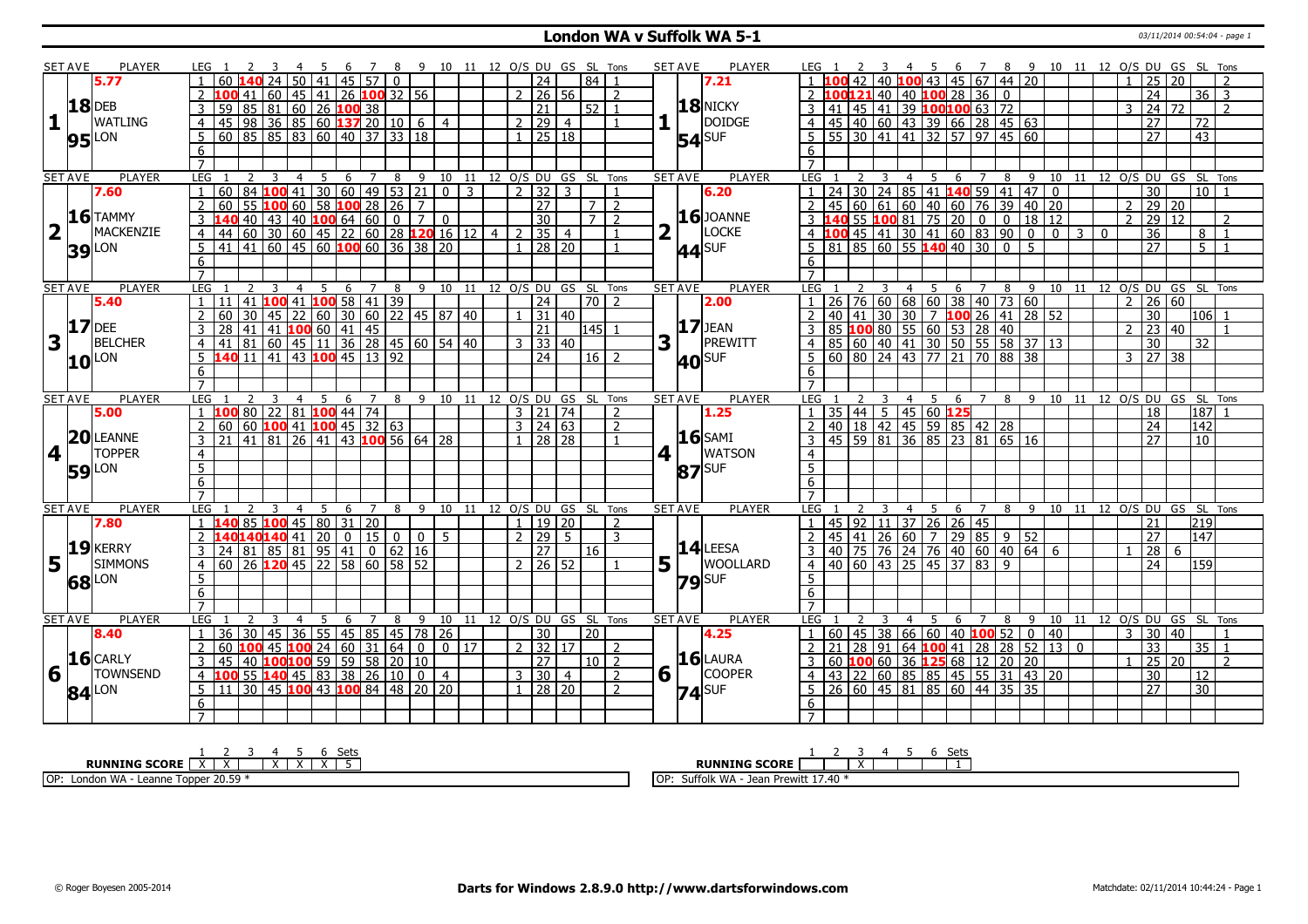## **London WA**

## **Suffolk WA**

| <b>PLAYER</b>          | W/Liwonilost |    | <b>AVE</b>    |                   | TAVE POINTS DARTS TONS TON+ 180 |      |    |  |        | <b>TONS PLAYER</b> |    | lw/Llwonllost | <b>AVE</b> |      | TAVE   POINTS   DARTS   TONS   TON+   180 |      |    |   |          | TONS     |
|------------------------|--------------|----|---------------|-------------------|---------------------------------|------|----|--|--------|--------------------|----|---------------|------------|------|-------------------------------------------|------|----|---|----------|----------|
| Deb Watling            |              |    | 18.95         | 5.77              | 2369                            | 125  |    |  |        | Nicky Doidge       |    |               | 18.54      | .21  | 2354                                      | 127  |    |   |          | 7+0      |
| <b>Tammy Mackenzie</b> |              |    | 16.39         | 7.60 <sub>1</sub> | 2491                            | 152  |    |  |        | Joanne Locke       |    |               | 16.44      | 6.20 | 2482                                      | 151  |    |   |          | $5 + 0$  |
| Dee Belcher            |              |    | $.10^{\circ}$ | '40.د             | 2274                            | 133  |    |  | $5+1$  | Jean Prewitt       |    |               | 17.40      | 2.00 | 2367                                      | 136  |    |   |          | $2+0$    |
| Leanne Topper          |              |    | 20.59'        | 5.00              | 1503                            |      |    |  |        | <b>Sami Watson</b> |    |               | 16.87      | 1.25 | 1164                                      | 69   |    |   |          | $1+0$    |
| <b>Kerry Simmons</b>   |              |    | 19.68         | 7.80.             | 1988                            | 101  |    |  |        | Leesa Woollard     |    |               | 14.79      | 0.00 | 1479                                      | 100  |    |   |          | $0+0$    |
| <b>Carly Townsend</b>  |              |    | 16.84         | 8.40'             | 2475                            | 147  |    |  |        | Laura Cooper       |    |               | 16.74      | 4.25 | 2428                                      | 145  |    | 0 |          | $4 + 0$  |
| <b>TOTALS</b>          |              | 10 | 17.92         |                   | ا13100                          | 731. | 28 |  | $36+0$ | <b>ITOTALS</b>     | 10 |               | 16.86      |      | 12274                                     | 7281 | 16 |   | $\Omega$ | $19 + 0$ |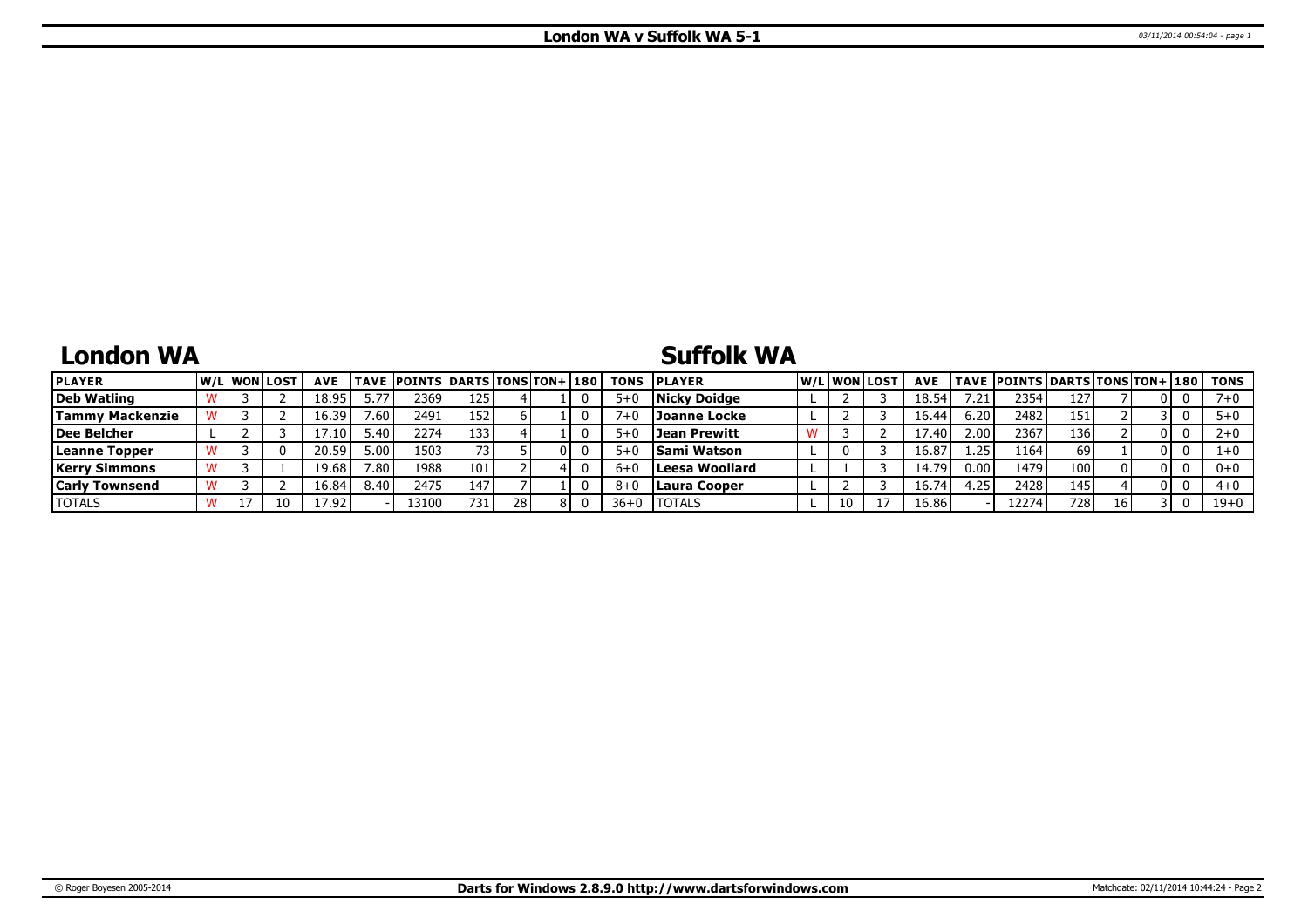#### **London MB v Suffolk MB 7-5** 03/11/2014 00:54:22 - page 1

|                         | SET AVE        | <b>PLAYER</b>     | LEG 1<br>456                                                          | 78                                 | 9 10 11 12 O/S DU GS SL Tons |  |                       |                |                    |                          | <b>SET AVE</b>         | <b>PLAYER</b>       | 6 7 8 9 10 11 12 O/S DU GS SL Tons<br>LEG 1<br>- 45                                          |
|-------------------------|----------------|-------------------|-----------------------------------------------------------------------|------------------------------------|------------------------------|--|-----------------------|----------------|--------------------|--------------------------|------------------------|---------------------|----------------------------------------------------------------------------------------------|
|                         |                | 5.00              | $100100$ 66   95<br>59 81                                             |                                    |                              |  | 3   18   95           |                |                    | $\overline{\phantom{a}}$ |                        | 6.73                | 50 82 100 40 1<br>$16$   2<br>18                                                             |
|                         |                |                   | 80   <b>100</b>   95   41   78   12<br>95                             |                                    |                              |  |                       | 19 12          |                    |                          |                        |                     | 45 58 68 140100 49<br>41<br>18<br>-2                                                         |
|                         |                | 25 SPENCER        | 80 83 100 97 52 16<br>3<br>41                                         |                                    |                              |  | 21                    |                | 32                 | $\overline{1}$           |                        | $22$ LEE            | 3 35 42 81 100 45 40 58 100<br>24 100<br>3<br>$\mathcal{P}$                                  |
| $\mathbf{1}$            |                | <b>ELLIS</b>      | 81 100 81 85 40 78 36<br>$\overline{4}$                               |                                    |                              |  | $2 \mid 20 \mid 36$   |                |                    |                          |                        | NEWSON              | $4 \ 66 \ 59 \ 80 \ 43 \ 22 \ 43$<br>188<br>18                                               |
|                         |                |                   | 5                                                                     |                                    |                              |  |                       |                |                    |                          |                        |                     | 5 <sup>5</sup>                                                                               |
|                         |                | $28$ LON          |                                                                       |                                    |                              |  |                       |                |                    |                          |                        | <b>55</b> SUF       |                                                                                              |
|                         |                |                   | 6                                                                     |                                    |                              |  |                       |                |                    |                          |                        |                     | 6                                                                                            |
|                         |                |                   | $\overline{7}$                                                        |                                    |                              |  |                       |                |                    |                          |                        |                     | $\overline{7}$                                                                               |
|                         | <b>SET AVE</b> | <b>PLAYER</b>     | LEG<br>2<br>$\overline{4}$<br>5<br>-3                                 | 6 7 8 9 10 11 12 0/S DU GS SL Tons |                              |  |                       |                |                    |                          | <b>SET AVE</b>         | <b>PLAYER</b>       | <b>LEG</b><br>4 5 6 7 8 9 10 11 12 O/S DU GS SL Tons<br>2<br>3                               |
|                         |                | 13.11             | 140134137 58 32<br>$\mathbf{1}$                                       |                                    |                              |  | 13 32<br>$\mathbf{1}$ |                |                    | 3                        |                        | 9.20                | 1  43  45  45  58<br>310<br>$\overline{12}$                                                  |
|                         |                |                   | $\overline{2}$<br>$100$ 41 41 100<br>41                               |                                    |                              |  | $\overline{15}$       |                | $ 178 $ 2          |                          |                        |                     | 2 59 99 26 97 180 40<br>$16 \ 40$<br>$\mathbf{1}$<br>$1 + 1$                                 |
|                         |                | $26$ JOHN         | 3<br>40                                                               |                                    |                              |  | 3   21   10           |                |                    | $1 + 1$                  |                        | $25$ JASON          | 3 100140 60 45 58 58<br>18<br>$40\vert\overline{2}$                                          |
| $\overline{\mathbf{2}}$ | $\mathbf{I}$   | NELSON            | 41 140140 76 80<br>4                                                  |                                    |                              |  | $\overline{15}$       |                | l 24 l             | $\overline{2}$           | $\overline{2}$         | ELVIN               | 4 180 41 36 180 56 8<br>16<br>$2+2$<br>8                                                     |
|                         |                | <b>78</b> LON     | 58 140 98 57 100 40 0<br>5                                            | 8                                  |                              |  | $\sqrt{22}$ 8         |                |                    | $\overline{2}$           |                        | 67 SUF              | $5$ 59 60 140 24 77 57 60<br>21<br>24                                                        |
|                         |                |                   | 6                                                                     |                                    |                              |  |                       |                |                    |                          |                        |                     | 6                                                                                            |
|                         |                |                   | $\overline{7}$                                                        |                                    |                              |  |                       |                |                    |                          |                        |                     | $\overline{7}$                                                                               |
|                         | <b>SET AVE</b> | <b>PLAYER</b>     | LEG<br>3<br>$\overline{4}$<br>5<br>6                                  | $\overline{7}$<br>8                | 9 10 11 12 O/S DU GS SL Tons |  |                       |                |                    |                          | <b>SET AVE</b>         | <b>PLAYER</b>       | 12 O/S DU GS SL Tons<br>LEG<br>5<br>6<br>$\overline{7}$<br>8<br>9 10<br>11<br>$\overline{4}$ |
|                         |                | 11.30             | $60$ 100 60<br>00                                                     | 36 41 48 56                        |                              |  | $2 \mid 23 \mid 56$   |                |                    | $\overline{2}$           |                        | 5.40                | 60   <b>140</b>   45   83   85   56   24   6<br>24<br>$\overline{2}$<br>$\overline{1}$       |
|                         |                |                   | 60 $140100100$ 20 40<br>$\overline{2}$<br>41                          |                                    |                              |  |                       | 19 40          |                    | 3                        |                        |                     | $\overline{197}$<br>2   45   85   45   45   43   41<br>18                                    |
|                         |                | 24 WAYNE          | <mark>140</mark> 81 <mark>100</mark> 45 <b>110</b> 23<br>$\mathbf{3}$ |                                    |                              |  | <sup>18</sup>         |                | $2 \mid 3$         |                          |                        | $21$ JONATHON       | 3 41 100 60 100 80 100 20<br>21<br>20<br>3<br>3                                              |
| 3                       |                | <b>BROWN</b>      | $\frac{1}{60}$ 140 59 78 60 2<br>$\overline{4}$                       | $\overline{2}$                     |                              |  |                       |                |                    | $\overline{2}$           | 3                      | KING                | $4 \mid 41 \mid 85 \mid 85 \mid 100 \mid 45 \mid 85 \mid 20$<br>21<br>$40$   1               |
|                         |                |                   | $\overline{5}$                                                        |                                    |                              |  |                       |                |                    |                          |                        | $01$ SUF            | 5                                                                                            |
|                         |                | 41 <sup>LON</sup> | 6                                                                     |                                    |                              |  |                       |                |                    |                          |                        |                     | 6                                                                                            |
|                         |                |                   | $\overline{7}$                                                        |                                    |                              |  |                       |                |                    |                          |                        |                     |                                                                                              |
|                         | <b>SET AVE</b> | <b>PLAYER</b>     | LEG <sub>1</sub><br>$\overline{4}$<br>- 5<br>6                        | $\overline{7}$<br>8                | 9 10 11                      |  | 12 O/S DU GS SL Tons  |                |                    |                          | <b>SET AVE</b>         | <b>PLAYER</b>       | LEG<br>12 O/S DU GS SL Tons<br>4 5<br>6 7<br>8<br>-9<br>10 11                                |
|                         |                | 14.47             | 123 81 47 60 164<br>26                                                |                                    |                              |  | $\mathbf{3}$          | 18 164         |                    |                          |                        | 7.80                | 45   22   66   59   81<br>15<br>228                                                          |
|                         |                |                   | 100140100 93<br>$\overline{2}$<br>60                                  |                                    |                              |  | 15                    |                | 8 3                |                          |                        |                     | 85 140100 85 51 40<br>$16 \mid 40$<br>$\mathcal{P}$                                          |
|                         |                | 24 GRAHAM         | $10$ 100 100 60 81 20 40<br>3<br>60                                   |                                    |                              |  | 22 40                 |                |                    | $\overline{2}$           |                        | $22$ KIM            | 85   60   45   85   60   100   26<br>$40 \mid 1$<br>21<br>3                                  |
| 4                       |                | RACKSTRAW         |                                                                       |                                    |                              |  | 24                    |                | l 18 B+1           |                          | $4$                    | BUCKINGHAM          | 4 26 100 41 100 85 45 72 8 24<br>$25 \mid 24$<br>$\overline{2}$                              |
|                         |                |                   | 4 100 45 140 180 18 0 0 0<br>5 100 100 45 45 95 76 24 16              |                                    |                              |  | $1 \ 22 \ 16$         |                |                    | $\overline{2}$           |                        |                     | $5 60 $ 100 140 47 41 46 27<br>$40$   2<br>21                                                |
|                         |                | <b>54</b> LON     |                                                                       |                                    |                              |  |                       |                |                    |                          |                        | $42$ SUF            |                                                                                              |
|                         |                |                   | 6<br>$\overline{7}$                                                   |                                    |                              |  |                       |                |                    |                          |                        |                     | 6                                                                                            |
|                         |                |                   |                                                                       |                                    |                              |  |                       |                |                    |                          |                        |                     | $\overline{7}$                                                                               |
|                         | <b>SET AVE</b> | PLAYER            | LEG<br>-3<br>4<br>-5<br>-6                                            | 7<br>8                             | 9 10 11 12 O/S DU GS SL Tons |  |                       |                |                    |                          | <b>SET AVE</b>         | PLAYER              | LEG<br>8 9 10 11 12 O/S DU GS SL Tons<br>$\overline{4}$<br>5<br>- 6<br>$\overline{7}$        |
|                         |                | 14.37             | 85 <b>125134</b> 28<br>$\overline{42}$<br>$\mathbf{1}$<br>83          | $\overline{4}$                     |                              |  | $3 \mid 21$           | $\overline{4}$ |                    | $\overline{2}$           |                        | 13.66               | 1   68   41   100   60   42   60   94<br>36 1<br>$\overline{21}$                             |
|                         |                |                   | 100100 43 60 123<br>$\mathcal{P}$                                     |                                    |                              |  | l 15                  |                | $\sqrt{75}$ 3      |                          |                        |                     | 2 47 100121135 98<br>15 98<br>3<br>3                                                         |
|                         |                | 28 TOMMY          | 35140140 38 48<br>3                                                   |                                    |                              |  | 3                     | 15 48          |                    | 3                        |                        | 29 ANDREW           | 3 121 83 40 140 97<br>15<br>$\overline{20}$   2                                              |
|                         | $5^{\circ}$    | <b>SANWELL</b>    | 100 60 80 100 83 68<br>$\overline{4}$                                 |                                    |                              |  | 18                    |                | 10 <sup>1</sup>    | $\overline{2}$           | $5\vert \bar{1} \vert$ | GILDING             | 4 100100 60 100109 32<br>16 32<br>$\overline{4}$                                             |
|                         |                |                   |                                                                       |                                    |                              |  |                       |                | 36                 | $\overline{z}$           |                        | $15$ <sup>SUF</sup> | 5   96   140   100   55   74   36<br>17 36<br>$\overline{2}$<br>$\overline{2}$               |
|                         |                |                   | $5$ 81 59 85 100 140                                                  |                                    |                              |  | $\overline{15}$       |                |                    |                          |                        |                     |                                                                                              |
|                         |                | <b>38</b> LON     | 6                                                                     |                                    |                              |  |                       |                |                    |                          |                        |                     | 6                                                                                            |
|                         |                |                   |                                                                       |                                    |                              |  |                       |                |                    |                          |                        |                     | $\overline{7}$                                                                               |
|                         | <b>SET AVE</b> | PLAYER            | LEG<br>5<br>4<br>6                                                    | 8<br>$\overline{7}$                | 9 10 11 12 0/S DU GS SL Tons |  |                       |                |                    |                          | <b>SET AVE</b>         | <b>PLAYER</b>       | LEG<br>12 O/S DU GS SL Tons<br>9 10<br>4<br>5<br>-6<br>$\overline{7}$<br>8<br>11             |
|                         |                |                   | $\overline{71}$<br>97<br>$\overline{1}$                               |                                    |                              |  | 15                    |                | 199                |                          |                        | 10.46               | 15 40<br>$\mathcal{E}$<br>3                                                                  |
|                         |                | 8.75              | 85 21 28                                                              |                                    |                              |  | $\mathcal{P}$         |                |                    | $2 + 1$                  |                        |                     | 1 140 96 100 125 40<br>18<br>$170$ 1                                                         |
|                         |                |                   | 45 45 180 135 36<br>$\overline{2}$<br>60<br>123                       |                                    |                              |  | 17 36                 |                |                    |                          |                        |                     | 2   46   38   60   41   41   105<br>$\mathcal{E}$<br>$\overline{\phantom{a}}$                |
|                         |                | $23$ GENE         | 59 40 137 84 38 10<br>$\mathbf{3}$                                    |                                    |                              |  | 21                    |                | $\vert 10 \vert 2$ |                          |                        | $24$ RICHARD        | $3   41   60   48   41   140   131   40$<br> 21 <br>l 40                                     |
| 6                       |                | HILL              | 100 81 100 82 50 10<br>$\overline{4}$<br>78                           |                                    |                              |  | 3   21   10           |                |                    | 2                        | $6\overline{1}$        | <b>WATSON</b>       | 4 96 60 68 26 41 60 100<br>$\overline{21}$<br>$50$   1                                       |
|                         |                | <b>75</b> LON     | 85 45 85 100 55 57 34<br>5                                            |                                    |                              |  | $\overline{21}$       |                | 40   1             |                          |                        | $ 05 $ SUF          | 5   99   81   96   105   100   18   2<br>$2 \ 20 \ 2$<br>$\overline{\phantom{a}}$            |
|                         |                |                   | 6                                                                     |                                    |                              |  |                       |                |                    |                          |                        |                     | 6<br>$7^{\circ}$                                                                             |

**RUNNING SCORE**  $\begin{array}{|c|c|c|c|c|}\n\hline\n & 2 & 3 & 4 & 5 & 6 & \text{Sets} \\
\hline\n\end{array}$ 

**RUNNING SCORE** 1 2 3 4 5 X 6 X Sets 2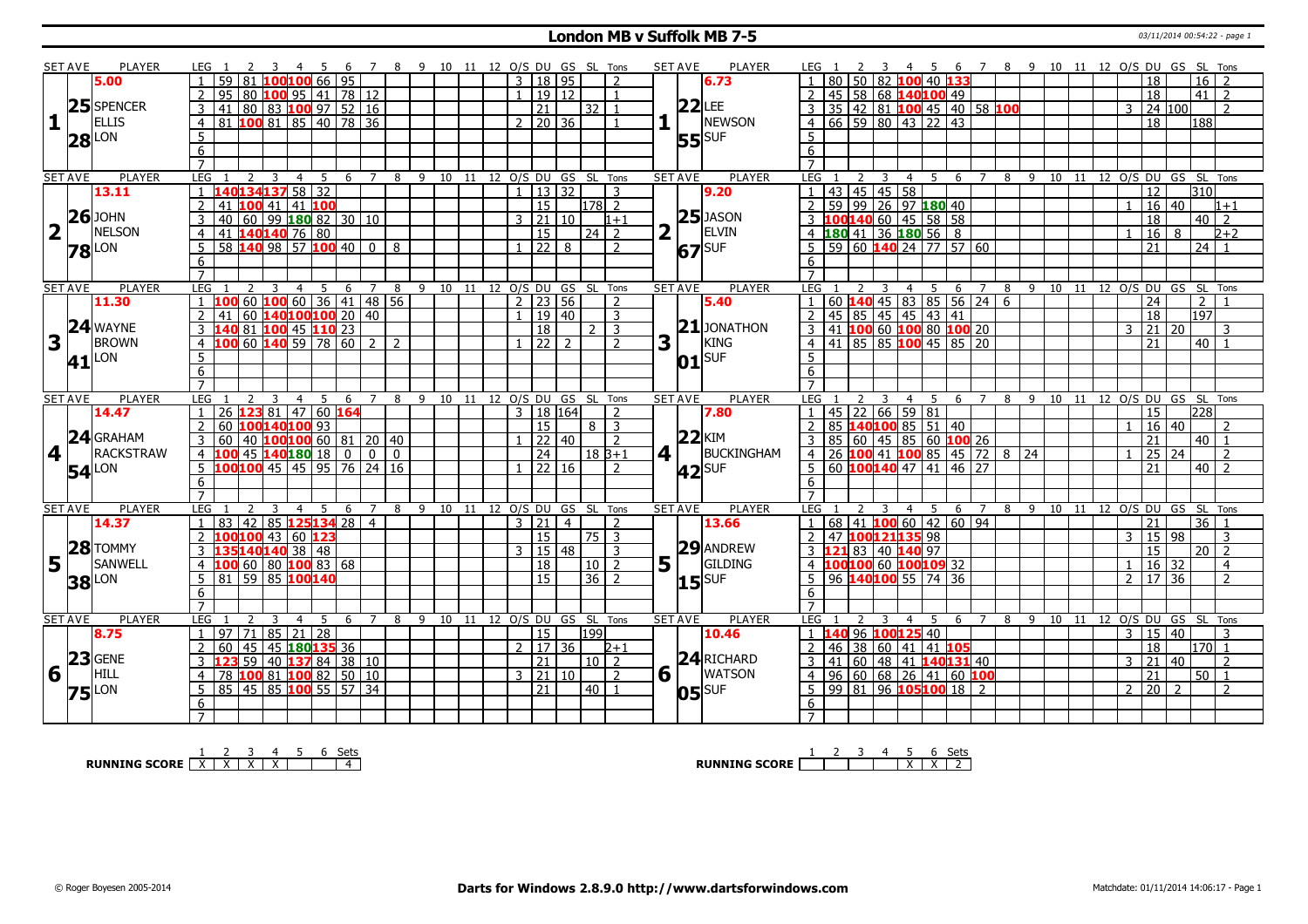#### **London MB v Suffolk MB 7-5** 03/11/2014 00:54:23 - page 2

|                         | <b>SET AVE</b> | <b>PLAYER</b>       |                                                                 |                                     | $\overline{7}$<br>-8 |                                |       | 9 10 11 12 O/S DU GS SL Tons |                      |                 |                      |                | <b>SET AVE</b>     | <b>PLAYER</b>     | LEG 1                                                                          | - 6                  | 7 8 9 10 11 12 O/S DU GS SL Tons |                |    |                                |                |                 |                   |                          |
|-------------------------|----------------|---------------------|-----------------------------------------------------------------|-------------------------------------|----------------------|--------------------------------|-------|------------------------------|----------------------|-----------------|----------------------|----------------|--------------------|-------------------|--------------------------------------------------------------------------------|----------------------|----------------------------------|----------------|----|--------------------------------|----------------|-----------------|-------------------|--------------------------|
|                         |                | 10.76               | 80                                                              | 55121                               |                      |                                |       |                              |                      | 15              |                      | 82   2         |                    | 4.40              | 140 85 60 31 90                                                                |                      |                                  |                |    |                                | $\mathcal{P}$  | 17 90           |                   |                          |
|                         |                |                     |                                                                 | 60 $180$ 42 54 20 20                |                      |                                |       |                              | $\mathbf{1}$         | 19 20           |                      | $2 + 1$        |                    |                   | $60 \ 85 \ 40 \ 22 \ 38$<br>100                                                |                      |                                  |                |    |                                |                | 18              | $ 156 $ 1         |                          |
|                         | $29$ LEE       |                     | 85 <b>140135</b> 61 25<br>3<br>55                               |                                     |                      |                                |       |                              | 2   17   25          |                 |                      | 2              |                    | $24$ PHIL         | 60 85 85 100 60 71                                                             |                      |                                  |                |    |                                |                | 18              | 40                |                          |
| $\overline{\mathbf{z}}$ | $\overline{1}$ | <b>CLIFFORD</b>     | 140 99 135 87 40<br>$\overline{4}$                              |                                     |                      |                                |       |                              | 2   14   40          |                 |                      | $\overline{2}$ | 7 T                | <b>REEVE</b>      | $4 \ 60 \ 41$ 100 60                                                           |                      |                                  |                |    |                                |                | 12              | $240$ 1           |                          |
|                         |                |                     |                                                                 |                                     |                      |                                |       |                              |                      |                 |                      |                |                    |                   |                                                                                |                      |                                  |                |    |                                |                |                 |                   |                          |
|                         |                | <b>57</b> LON       | 5                                                               |                                     |                      |                                |       |                              |                      |                 |                      |                |                    | $12$ $SUF$        | 5                                                                              |                      |                                  |                |    |                                |                |                 |                   |                          |
|                         |                |                     | 6                                                               |                                     |                      |                                |       |                              |                      |                 |                      |                |                    |                   | 6                                                                              |                      |                                  |                |    |                                |                |                 |                   |                          |
|                         |                |                     | $\overline{7}$                                                  |                                     |                      |                                |       |                              |                      |                 |                      |                |                    |                   | $\overline{7}$                                                                 |                      |                                  |                |    |                                |                |                 |                   |                          |
|                         | <b>SET AVE</b> | <b>PLAYER</b>       | LEG<br>2<br>3                                                   | $\overline{4}$<br>-5<br>- 6         | $\overline{7}$       | 8 9 10 11 12 0/S DU GS SL Tons |       |                              |                      |                 |                      |                | <b>SET AVE</b>     | <b>PLAYER</b>     | LEG 1<br>3                                                                     | 4 5<br>6             | 7 8 9 10 11 12 O/S DU GS SL Tons |                |    |                                |                |                 |                   |                          |
|                         |                | 8.40                | 85 60 100 81 59 56<br>60<br>$\mathbf{1}$                        |                                     |                      |                                |       |                              | $2$   20   56        |                 |                      | $\overline{1}$ |                    | 10.26             | 60 26 125 40 100 26                                                            |                      |                                  |                |    |                                |                | $\overline{18}$ |                   | $124$ 2                  |
|                         |                |                     | 100 41 60 140 100 20 40<br>$\overline{2}$                       |                                     |                      |                                |       |                              | $\mathbf{1}$         | 19 40           |                      | 3              |                    |                   | 58 58 39 81 94 97 34                                                           |                      |                                  |                |    |                                |                | $\overline{21}$ | 40                |                          |
|                         |                | $24$ MATT           | 60   68   85   58   95   35<br>3<br>60                          |                                     |                      |                                |       |                              |                      | $\overline{21}$ | 40                   |                |                    | $25$ DAREN        | 39 140 43 140 47 76 16                                                         |                      |                                  |                |    |                                |                | $\boxed{19}$ 16 |                   | 2                        |
| 8                       | $\vert \vert$  | <b>WINZAR</b>       | 76 100 95 100<br>4                                              |                                     |                      |                                |       |                              |                      | $\overline{12}$ | $130$ 2              |                | $\mathbf{8}$       | <b>WOOD</b>       | 4 140 97 140 39 85                                                             |                      |                                  |                |    |                                | $\overline{2}$ | 14 85           |                   | $\overline{2}$           |
|                         |                | 63 LON              | 24 100 100 41 85 60 47                                          |                                     |                      |                                |       |                              |                      | 21              | $44$   2             |                |                    | $17$ SUF          | 60 84 140101 42 54 20                                                          |                      |                                  |                |    |                                | 3              | $\overline{21}$ | 20                | $\overline{2}$           |
|                         |                |                     | 6                                                               |                                     |                      |                                |       |                              |                      |                 |                      |                |                    |                   | 6                                                                              |                      |                                  |                |    |                                |                |                 |                   |                          |
|                         |                |                     | $\overline{7}$                                                  |                                     |                      |                                |       |                              |                      |                 |                      |                |                    |                   |                                                                                |                      |                                  |                |    |                                |                |                 |                   |                          |
|                         | <b>SET AVE</b> | <b>PLAYER</b>       | LEG                                                             | 5 6 7<br>$\overline{4}$             | - 8                  |                                |       | 9 10 11 12 O/S DU GS SL Tons |                      |                 |                      |                | <b>SET AVE</b>     | <b>PLAYER</b>     | LEG                                                                            | 4 5 6 7              |                                  |                |    | 8 9 10 11 12 O/S DU GS SL Tons |                |                 |                   |                          |
|                         |                | 8.80                | 81<br>21                                                        | $95$ 85 99 30 72 18                 |                      |                                |       |                              | $3 \mid 24 \mid 18$  |                 |                      |                |                    | 8.00              | $11   60   60$ 100 60 60 56<br>$\overline{26}$                                 |                      |                                  |                |    |                                |                | 24              | 68                |                          |
|                         |                |                     | 2<br>55<br>100                                                  | 45 81 41 47 86                      |                      |                                |       |                              |                      | 21              | $46$   1             |                |                    |                   | 85<br>95<br>$\overline{2}$                                                     | 95 85 59 58 24       |                                  |                |    |                                | $\mathbf{3}$   | 21              | 24                |                          |
|                         |                | $23$ <sub>ROB</sub> | 140100100100 29 32<br>3                                         |                                     |                      |                                |       |                              | $2 \mid 17 \mid 32$  |                 |                      | $\overline{4}$ |                    | $23$ JAMIE        | 3 100 100 45 100 85 51                                                         |                      |                                  |                |    |                                |                | 18              |                   | $20 \mid 3$              |
| $\overline{9}$          | LΓ             | <b>EDWARDS</b>      | $45 \mid 60 \mid 83 \mid 81 \mid 100 \mid 64$<br>$\overline{4}$ |                                     |                      |                                |       |                              |                      | 18              | 68                   | $\overline{1}$ | 9 <sup>1</sup>     | <b>COLLINS</b>    | 60 <b>125 135</b> 95 78 8<br>43 95 <b>140</b> 99 42 17 45 20<br>$\overline{4}$ |                      |                                  |                |    |                                | $\overline{2}$ | 17              | 8                 | $\overline{2}$           |
|                         |                | $29$ LON            | 30 40 41 26 100 140 85<br>5 <sup>5</sup>                        |                                     |                      |                                |       |                              |                      | 21              | $39$   2             |                |                    | 47 SUF            | 5                                                                              |                      |                                  |                |    |                                | $\overline{2}$ | 23 20           |                   |                          |
|                         |                |                     | 6                                                               |                                     |                      |                                |       |                              |                      |                 |                      |                |                    |                   | 6                                                                              |                      |                                  |                |    |                                |                |                 |                   |                          |
|                         |                |                     | $\overline{7}$                                                  |                                     |                      |                                |       |                              |                      |                 |                      |                |                    |                   |                                                                                |                      |                                  |                |    |                                |                |                 |                   |                          |
|                         | <b>SET AVE</b> | <b>PLAYER</b>       | LEG<br>3                                                        | $\overline{4}$<br>5 6 7 8           |                      |                                |       | 9 10 11 12 O/S DU GS SL Tons |                      |                 |                      |                | <b>SET AVE</b>     | <b>PLAYER</b>     | LEG 1<br>3                                                                     | 4 5 6 7 8 9 10 11 12 |                                  |                |    |                                |                |                 | O/S DU GS SL Tons |                          |
|                         |                | 9.18                | 85   43   41   83 <b>123</b> 88   36<br>$\overline{1}$          |                                     |                      |                                |       |                              |                      | 21              | 2 <sub>1</sub>       | $\overline{1}$ |                    | 11.81             | <mark>.25</mark> 41 60 60 <b>140</b> 35 40                                     |                      |                                  |                |    |                                | $\mathbf{1}$   | 19 40           |                   | $\mathcal{L}$            |
|                         |                |                     | $\overline{2}$<br>85<br><u>100<mark>134</mark>138</u>           |                                     |                      |                                |       |                              |                      | 12              |                      | $44 \mid 3$    |                    |                   | 100100 85 100116                                                               |                      |                                  |                |    |                                | 3              | 15 116          |                   | $\overline{4}$           |
|                         |                | $26$ STEVE          | 98 55 100123 85 40                                              |                                     |                      |                                |       |                              |                      | 16 40           |                      | $\overline{2}$ |                    | $24$ KEITH        | 23 100 40 100 60                                                               |                      |                                  |                |    |                                |                | 15              |                   | $178$ 2                  |
| <b>10</b>               |                | DAY                 |                                                                 |                                     |                      |                                |       |                              |                      |                 |                      |                |                    |                   |                                                                                |                      |                                  |                |    |                                |                |                 | 6                 | 3                        |
|                         |                |                     |                                                                 |                                     |                      |                                |       |                              |                      |                 |                      |                |                    |                   |                                                                                |                      |                                  |                |    |                                |                |                 |                   |                          |
|                         |                |                     | $\overline{4}$                                                  | 81 <b>100</b> 45 93 46 27 7         |                      |                                |       |                              |                      | 24              |                      | $2 \mid 2$     | LO I               | <b>WRIGHT</b>     | 00 100 50 60 100 67 18<br>4                                                    |                      | $\Omega$                         | 6              |    |                                | $\overline{3}$ | 27              |                   |                          |
|                         |                | <b>79</b> LON       | 5                                                               |                                     |                      |                                |       |                              |                      |                 |                      |                |                    | $ 03 $ SUF        |                                                                                |                      |                                  |                |    |                                |                |                 |                   |                          |
|                         |                |                     | 6                                                               |                                     |                      |                                |       |                              |                      |                 |                      |                |                    |                   | 6                                                                              |                      |                                  |                |    |                                |                |                 |                   |                          |
|                         |                |                     | $\overline{7}$                                                  |                                     |                      |                                |       |                              |                      |                 |                      |                |                    |                   | $\overline{7}$                                                                 |                      |                                  |                |    |                                |                |                 |                   |                          |
|                         | <b>SET AVE</b> | <b>PLAYER</b>       | LEG                                                             | 6                                   | 8                    | 9                              | 10 11 |                              |                      |                 | 12 O/S DU GS SL Tons |                | <b>SET AVE</b>     | <b>PLAYER</b>     | LEG<br>$\overline{4}$                                                          | 6                    | 7                                | 8 9            |    | 10 11 12 0/S DU GS SL          |                |                 |                   | Tons                     |
|                         |                | 4.20                | 81<br>45<br>40                                                  | $26$ <b>125</b> 31 39 36 15 5<br>58 |                      |                                |       |                              | $3 \mid 33 \mid$     |                 | 5 <sup>5</sup>       |                |                    | 3.00              | 30 81                                                                          | 53 66 63 85 98       | $\overline{0}$                   | $\overline{9}$ | 12 | $\mathbf{0}$                   |                | 33              | $\overline{4}$    |                          |
|                         |                |                     | $\overline{2}$<br>79                                            | 44 60 92 59 139 14 14               |                      |                                |       |                              | 3   24   14          |                 |                      | $\overline{1}$ |                    |                   | 60   60   60   55   46   41   81                                               |                      |                                  |                |    |                                |                | 21              | $\overline{98}$   |                          |
|                         |                | 19STUART            | 60<br>3                                                         |                                     |                      |                                |       |                              |                      | 18              | 150                  |                |                    | 19 DUANE          | 60 48 96 99 100 28 70<br>3                                                     |                      |                                  |                |    |                                | $\overline{2}$ | 20 70           |                   |                          |
|                         | 11             | PATT                | 30 81 60 60 60<br>40 26 85 36 59 3 97<br>$\overline{4}$<br>85   |                                     |                      |                                |       |                              |                      | $\overline{24}$ | $\overline{70}$      |                | 111                | NESSLING          | 58 78 44 60 60 100 80<br>$\overline{4}$<br>$211$                               |                      |                                  |                |    |                                | $\mathbf{3}$   | 24 80           |                   |                          |
|                         |                | $04$ <sup>LON</sup> | 59 26 68 <b>156</b> 40 74<br>$\overline{78}$<br>5               |                                     |                      |                                |       |                              | $3 \mid 21 \mid 74$  |                 |                      |                |                    | <b>57</b> SUF     | 28 40 100 59 60 59 81<br>5                                                     |                      |                                  |                |    |                                |                | 21              | 74                |                          |
|                         |                |                     | 6                                                               |                                     |                      |                                |       |                              |                      |                 |                      |                |                    |                   | 6                                                                              |                      |                                  |                |    |                                |                |                 |                   |                          |
|                         |                |                     | $\overline{7}$                                                  |                                     |                      |                                |       |                              |                      |                 |                      |                |                    |                   | $\overline{7}$                                                                 |                      |                                  |                |    |                                |                |                 |                   |                          |
|                         | <b>SET AVE</b> | PLAYER              | LEG<br>3                                                        | 4<br>-6                             | $\overline{7}$       | 8 9 10 11 12 O/S DU GS SL Tons |       |                              |                      |                 |                      |                | <b>SET AVE</b>     | PLAYER            | LEG <sub>1</sub><br>$\overline{4}$                                             | $-5$                 | 6 7                              |                |    | 8 9 10 11 12 O/S DU GS SL Tons |                |                 |                   |                          |
|                         |                | 8.19                | 60<br>$\mathbf{1}$                                              | 60 140100 89 52                     |                      |                                |       |                              | 3   18   52          |                 |                      | $\overline{2}$ |                    | 6.80              | $1 \ 100$ 43 60 100 60                                                         |                      |                                  |                |    |                                |                | $\overline{15}$ |                   | 138 2                    |
|                         |                |                     | 45 85 100 97 118 56<br>$\overline{2}$                           |                                     |                      |                                |       |                              | $2 \mid 17 \mid 56$  |                 |                      | $\sqrt{2}$     |                    |                   | 60 100 83 140 98 0                                                             |                      |                                  |                |    |                                |                | $\overline{18}$ |                   | $20 \mid 2$              |
|                         |                | $24$ NICK           | 60<br>3<br>$140121100$ 70   0   0   0   10                      |                                     |                      |                                |       |                              | $\sqrt{2}$   26   10 |                 |                      | 3              |                    | $23$ <b>KEVIN</b> | 40 58 41 140100 26 56 20                                                       |                      |                                  |                |    |                                |                | 24              |                   | $\boxed{20}$ $\boxed{2}$ |
| 12 <sub>1</sub>         |                | <b>COCKS</b>        | $\overline{4}$                                                  |                                     |                      |                                |       |                              |                      |                 |                      |                | $2^{\overline{1}}$ | HARRIS            | $\overline{4}$                                                                 |                      |                                  |                |    |                                |                |                 |                   |                          |
|                         |                |                     | 5                                                               |                                     |                      |                                |       |                              |                      |                 |                      |                |                    |                   | $\overline{5}$                                                                 |                      |                                  |                |    |                                |                |                 |                   |                          |
|                         |                | $64$ <sup>LON</sup> | 6<br>$\overline{7}$                                             |                                     |                      |                                |       |                              |                      |                 |                      |                |                    | $ 25 $ SUF        | 6                                                                              |                      |                                  |                |    |                                |                |                 |                   |                          |

| 10<br>-⊂ot<br>n<br>---                                                                                 | ۲۵t<br>ーーー                                                                      |
|--------------------------------------------------------------------------------------------------------|---------------------------------------------------------------------------------|
| <b>RUNNING SCORE</b>                                                                                   | INNING SCORE<br><b>RUNN</b><br>$\ddot{\phantom{1}}$<br>$\overline{\phantom{a}}$ |
| Clifford 29.57<br>OP:<br>$- \cdot - -$<br>ำn MB<br>$\overline{1}$ $\overline{2}$<br>i ondr<br>LUILUUIT | 20.15<br>Andrew Gilding 29.15<br><br>Suffolk I<br>TOP:                          |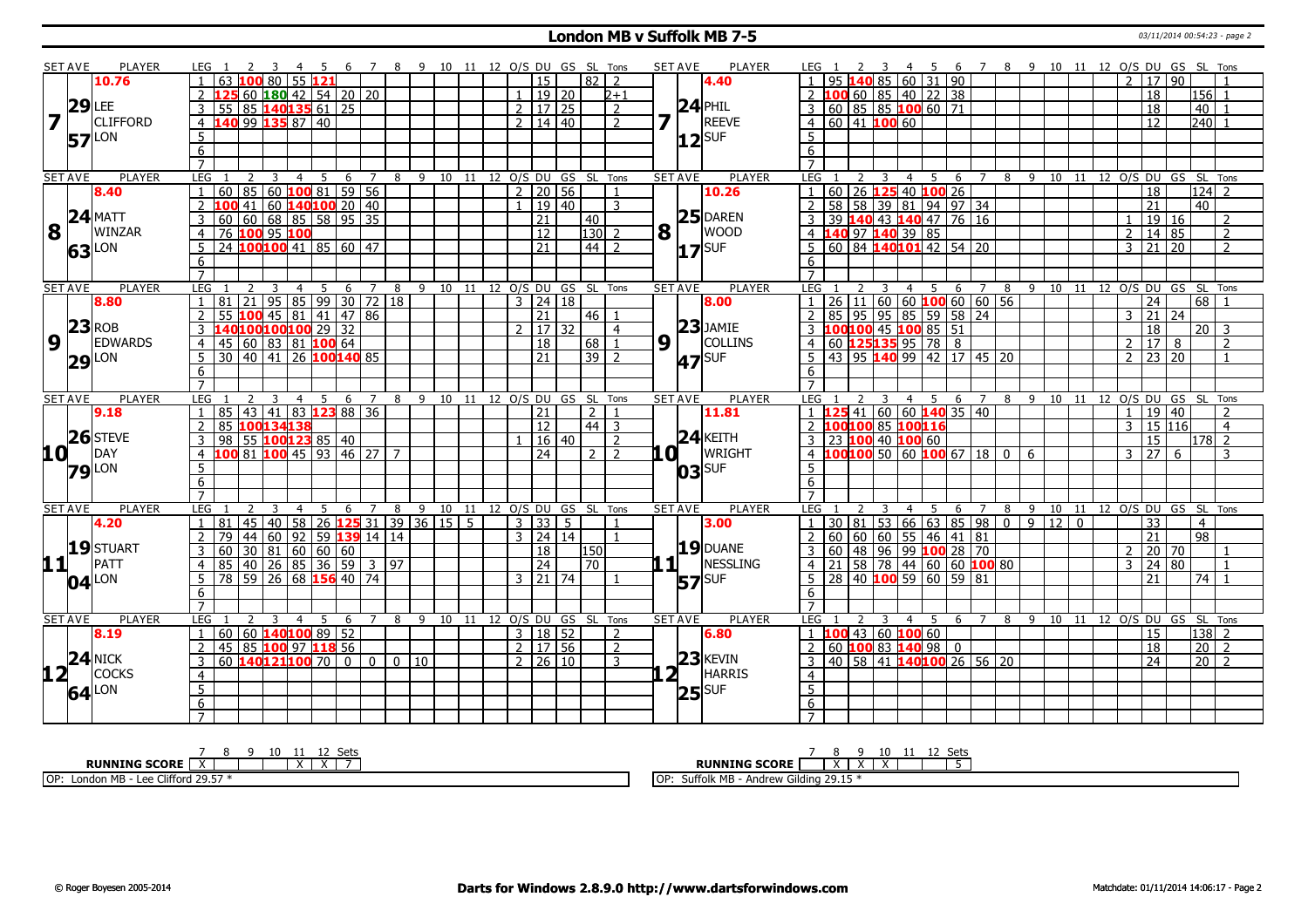## **London MB**

### **Suffolk MB**

| <b>PLAYER</b>           |    | lw/Llwonllost | <b>AVE</b> | <b>TAVE</b> | <b>POINTS DARTS TONS TON+180</b> |      |     |  | <b>TONS</b> | <b>PLAYER</b>         |    | W/Liwonilost | <b>AVE</b> |       | TAVE POINTS DARTS TONS TON+ 180 |      |    |      | <b>TONS</b> |
|-------------------------|----|---------------|------------|-------------|----------------------------------|------|-----|--|-------------|-----------------------|----|--------------|------------|-------|---------------------------------|------|----|------|-------------|
| <b>Spencer Ellis</b>    |    |               | 25.28      | 5.00        | 1972                             | 78   |     |  | $5 + 0$     | Lee Newson            |    |              | 22.5       | 6.73  | 1759                            | 78   |    |      | $6 + 0$     |
| John Nelson             |    |               | 26.78      | 13.11       | 2303                             | 86   |     |  | $10+1$      | Jason Elvin           |    |              | 25.67      | 9.20  | 2131                            | 83   |    |      | $6 + 3$     |
| <b>Wayne Brown</b>      |    |               | 24.41      | 11.30       | 2002                             | 82   |     |  | $10 + 0$    | Jonathon King         |    |              | 21.01      | 5.40  | 1765                            | 84   |    |      | $5 + 0$     |
| <b>Graham Rackstraw</b> |    |               | 24.54      | 14.47       | 2479                             | 101  |     |  | $12 + 1$    | <b>Kim Buckingham</b> |    |              | 22.42      | 7.80  | 2197                            | 98   |    |      | $7 + 0$     |
| <b>Tommy Sanwell</b>    |    |               | 28.38      | 14.37       | 2384                             | 84   |     |  | $12+0$      | Andrew Gildina        |    |              | 29.15      | 13.66 | 2449                            | 84   | 10 |      | $12+0$      |
| <b>Gene Hill</b>        |    |               | 23.75      | 8.75        | 2256                             | 95   |     |  | $7 + 1$     | Richard Watson        |    |              | 24.05      | 10.46 | 2285                            | 95   |    |      | $9 + 0$     |
| Lee Clifford            |    |               | 29.57      | 10.76       | 1922                             | 65   |     |  | $8 + 1$     | Phil Reeve            |    |              | 24.12      | 4.40  | 1568                            | 65   |    |      | $4 + 0$     |
| <b>Matt Winzar</b>      |    |               | 24.63      | 8.40        | 2291                             | 93   |     |  | $8 + 6$     | Daren Wood            |    |              | 25.1       | 10.26 | 2341                            | 93   |    |      | $8 + 0$     |
| <b>Rob Edwards</b>      |    |               | 23.29      | 8.80        | 2352                             | 101  |     |  | $8 + 0$     | <b>Jamie Collins</b>  |    |              | 23.47      | 8.00  | 2417                            | 103  |    |      | $7 + 0$     |
| <b>Steve Day</b>        |    |               | 26.79      | 9.18        | 1956                             | 73.  |     |  | $8 + C$     | Keith Wriaht          |    |              | 24.03      | 11.81 | 1826                            | 76   | 10 |      | $11+0$      |
| <b>Stuart Patt</b>      |    |               | 19.04      | 4.20        | 2285                             | 120  |     |  | $3 + C$     | Duane Nessling        |    |              | 19.57      | 3.00  | 2329                            | 119  |    | ΩI   | $3 + 0$     |
| <b>Nick Cocks</b>       |    | 0             | 24.64      | 8.19        | 1503                             | 61   |     |  | $7 + 0$     | Kevin Harris          |    |              | 23.25      | 6.80  | 1325                            | 57   |    |      | $6 + 0$     |
| <b>TOTALS</b>           | 30 | 24            | 24.74      |             | 25705                            | 1039 | 73. |  | $98 + 4$    | <b>TOTALS</b>         | 24 |              | 23.57      |       | 24392                           | 1035 | 61 | 20 I | $84 + 3$    |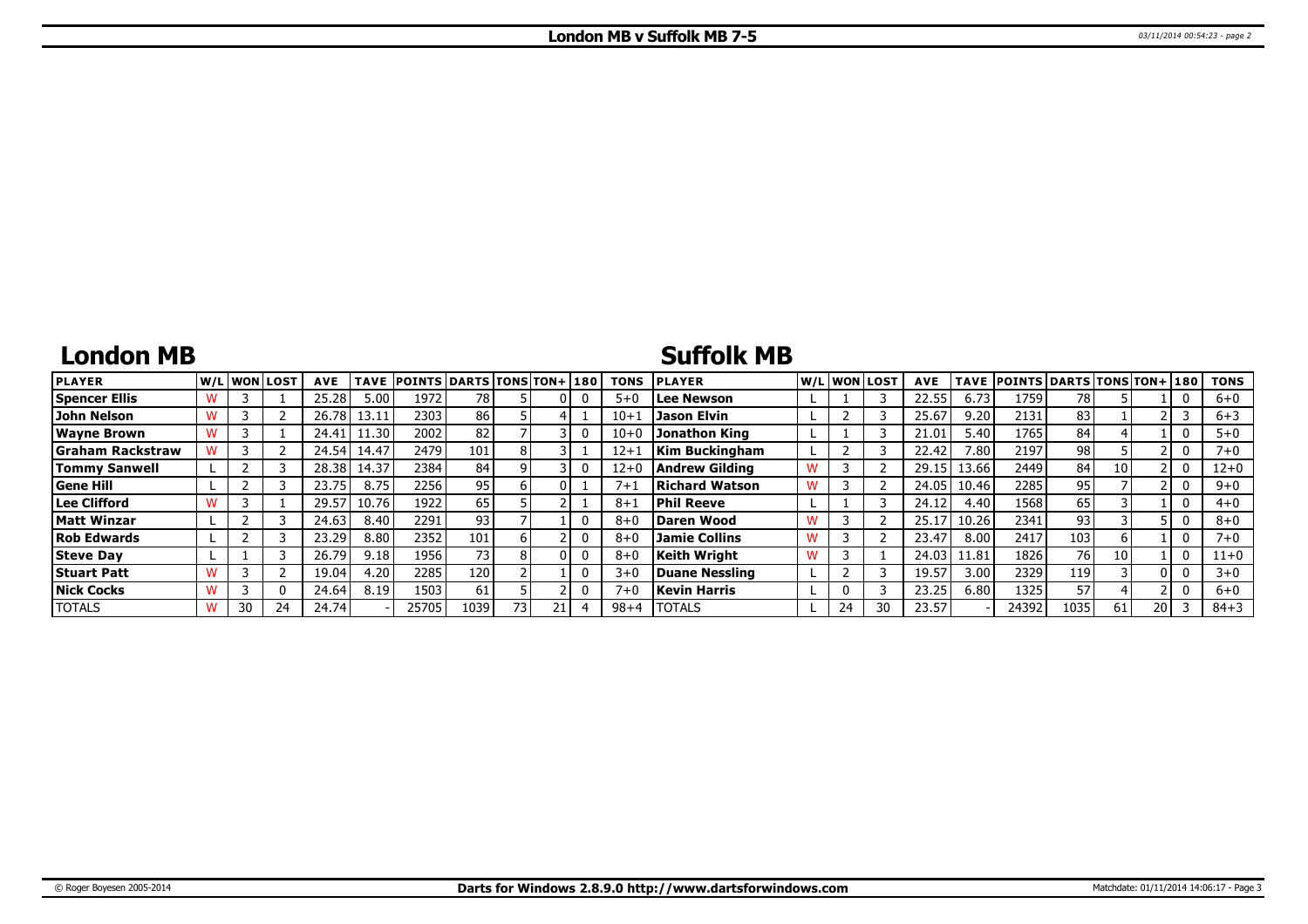#### **London WB v Suffolk WB 4-2** 03/11/2014 00:54:47 - page 1

|                         | SET AVE        | PLAYER              | LEG 1                 |                                                          |          |    |                |             |                                      |                 | 78                      |                                                        | 9 10 11 12 O/S DU GS SL Tons |                |              |                     |                     |          |                |                |   | <b>SET AVE</b>                 | <b>PLAYER</b>  | LEG 1                        |               |                 |   | 45                                                                                                                   |   |                |                |                 |                 |                   |               |                         | 6 7 8 9 10 11 12 O/S DU GS SL Tons     |                |  |
|-------------------------|----------------|---------------------|-----------------------|----------------------------------------------------------|----------|----|----------------|-------------|--------------------------------------|-----------------|-------------------------|--------------------------------------------------------|------------------------------|----------------|--------------|---------------------|---------------------|----------|----------------|----------------|---|--------------------------------|----------------|------------------------------|---------------|-----------------|---|----------------------------------------------------------------------------------------------------------------------|---|----------------|----------------|-----------------|-----------------|-------------------|---------------|-------------------------|----------------------------------------|----------------|--|
|                         |                | 2.35                |                       | 81                                                       |          |    |                |             |                                      |                 |                         | 32   60   60   40   70   0   10   8                    |                              |                |              |                     |                     |          |                |                |   |                                | 1.40           |                              |               |                 |   | 26   39   40   26   93   68   41   43   40                                                                           |   |                |                |                 | $\mathbf{0}$    |                   |               | $\overline{33}$         |                                        | 40             |  |
|                         |                |                     |                       | $82  135 100  58  26  43  17  20  10  0  0  0  2  56  2$ |          |    |                |             |                                      |                 |                         |                                                        |                              |                |              |                     |                     |          |                | $\mathcal{L}$  |   |                                |                | 2                            |               |                 |   | $\boxed{45}$ 52 27 24 28 55 6 15 20 41 3 60                                                                          |   |                |                |                 |                 |                   |               | $\overline{54}$         |                                        | 16             |  |
|                         | $13$ su        |                     | 3                     | 44 85 60 43 63 54 78 39 35                               |          |    |                |             |                                      |                 |                         |                                                        |                              |                |              |                     | $3 \mid 27 \mid 35$ |          |                |                |   |                                | 12 TERESA      |                              |               |                 |   | 22 21 60 140 22 41 11 73 69                                                                                          |   |                |                |                 |                 |                   |               | 27                      |                                        | 42             |  |
| 1                       |                | HOLT                | $\overline{4}$        |                                                          |          |    |                |             |                                      |                 |                         |                                                        |                              |                |              |                     |                     |          |                |                |   | $\mathbf{L}$                   | DALE           | $\overline{4}$               |               |                 |   |                                                                                                                      |   |                |                |                 |                 |                   |               |                         |                                        |                |  |
|                         |                |                     | $\overline{5}$        |                                                          |          |    |                |             |                                      |                 |                         |                                                        |                              |                |              |                     |                     |          |                |                |   |                                |                | 5 <sup>1</sup>               |               |                 |   |                                                                                                                      |   |                |                |                 |                 |                   |               |                         |                                        |                |  |
|                         |                | $18$ <sup>LON</sup> |                       |                                                          |          |    |                |             |                                      |                 |                         |                                                        |                              |                |              |                     |                     |          |                |                |   |                                | $32$ SUF       |                              |               |                 |   |                                                                                                                      |   |                |                |                 |                 |                   |               |                         |                                        |                |  |
|                         |                |                     | 6                     |                                                          |          |    |                |             |                                      |                 |                         |                                                        |                              |                |              |                     |                     |          |                |                |   |                                |                | 6                            |               |                 |   |                                                                                                                      |   |                |                |                 |                 |                   |               |                         |                                        |                |  |
|                         |                | <b>PLAYER</b>       | $\overline{7}$<br>LEG |                                                          |          |    |                |             |                                      |                 |                         |                                                        |                              |                |              |                     |                     |          |                |                |   |                                | <b>PLAYER</b>  | $\overline{7}$<br><b>LEG</b> |               |                 |   |                                                                                                                      |   |                |                |                 |                 |                   |               |                         |                                        |                |  |
|                         | <b>SET AVE</b> | 5.48                |                       | 35                                                       | 2<br>60  |    | $\overline{4}$ | $5^{\circ}$ |                                      | 6 <sup>7</sup>  | $\overline{\mathbf{8}}$ | $\overline{60}$ 37 26 140 60 47 32 0                   | 9 10 11 12 O/S DU GS SL Tons | $\overline{2}$ |              |                     | $\overline{33}$     |          | $\overline{2}$ | $\overline{1}$ |   | <b>SET AVE</b>                 | 3.40           |                              |               |                 |   |                                                                                                                      |   |                |                |                 |                 |                   |               |                         |                                        |                |  |
|                         |                |                     |                       | 22                                                       | 100      |    |                |             |                                      |                 |                         |                                                        |                              |                |              |                     |                     | 3 21 108 |                | $\overline{2}$ |   |                                |                | $2 \mid 26$                  |               |                 |   | $\boxed{45}$ 55 57 25 11 85                                                                                          |   |                |                |                 |                 |                   |               |                         |                                        | 197            |  |
|                         |                | 18 NIKKI            | 2                     |                                                          |          |    |                |             | 60   45   85   81   <mark>108</mark> |                 |                         |                                                        |                              |                |              |                     |                     |          |                |                |   |                                | 14 BARBARA     |                              |               |                 |   |                                                                                                                      |   |                |                |                 |                 |                   |               | 21                      |                                        |                |  |
|                         |                |                     | $\mathbf{3}$          |                                                          |          |    |                |             |                                      |                 |                         | 85 55 60 60 57 36 33 3                                 |                              |                |              | $0$ 0 12 3 36 12    |                     |          |                |                |   |                                |                |                              |               |                 |   | $3   45   26   24   85   30   26   40   9   17$                                                                      |   |                |                | 26 85           |                 |                   |               | $\overline{33}$         |                                        | 88             |  |
| $\overline{\mathbf{2}}$ | $\mathbf{1}$   | <b>PATTEN</b>       | $\overline{4}$        | 100 95 21 41 95 99 50                                    |          |    |                |             |                                      |                 |                         |                                                        |                              |                |              | $3 \mid 21 \mid 50$ |                     |          |                | $\overline{1}$ |   | $\mathbf{L}$                   | <b>CHENERY</b> |                              |               |                 |   | 4 140 26 41 41 18 55 28                                                                                              |   |                |                |                 |                 |                   |               | $\overline{21}$         |                                        | $152$ 1        |  |
|                         |                | $04$ <sup>LON</sup> | 5                     |                                                          |          |    |                |             |                                      |                 |                         |                                                        |                              |                |              |                     |                     |          |                |                |   |                                | $51$ $SUF$     | 5 <sup>5</sup>               |               |                 |   |                                                                                                                      |   |                |                |                 |                 |                   |               |                         |                                        |                |  |
|                         |                |                     | 6                     |                                                          |          |    |                |             |                                      |                 |                         |                                                        |                              |                |              |                     |                     |          |                |                |   |                                |                | 6                            |               |                 |   |                                                                                                                      |   |                |                |                 |                 |                   |               |                         |                                        |                |  |
|                         |                |                     | $\overline{7}$        |                                                          |          |    |                |             |                                      |                 |                         |                                                        |                              |                |              |                     |                     |          |                |                |   |                                |                |                              |               |                 |   |                                                                                                                      |   |                |                |                 |                 |                   |               |                         |                                        |                |  |
|                         | <b>SET AVE</b> | <b>PLAYER</b>       | LEG                   |                                                          |          | 3  | $\overline{4}$ | 5           |                                      |                 |                         | 6 7 8 9 10 11 12 O/S DU GS SL Tons                     |                              |                |              |                     |                     |          |                |                |   | <b>SET AVE</b>                 | <b>PLAYER</b>  | LEG <sub>1</sub>             |               |                 | 3 |                                                                                                                      |   |                |                |                 |                 |                   |               |                         | 4 5 6 7 8 9 10 11 12 O/S DU GS SL Tons |                |  |
|                         |                | 3.40                |                       | l 47                                                     |          |    |                |             |                                      |                 |                         | $\boxed{26}$ 60 $\boxed{7}$ 45 85 81 <b>100</b> 34 8 6 |                              |                |              |                     | $\overline{33}$     |          | $\overline{2}$ |                |   |                                | 2.25           |                              |               |                 |   | 45 45 <b>125</b> 47 41 28 25 70 0<br>45 40 7 26 26 83 45                                                             |   |                |                | $\overline{20}$ | $\boxed{9}$     | $46 \overline{3}$ |               | $36 \mid 46$            |                                        |                |  |
|                         |                |                     |                       | 43                                                       |          |    |                |             |                                      |                 | 25 100 60 30 140 43 60  |                                                        |                              |                |              |                     | $3 \mid 24 \mid 60$ |          |                | $\overline{2}$ |   |                                |                | $\overline{2}$               |               |                 |   |                                                                                                                      |   |                |                |                 |                 |                   |               | 21                      | 229                                    |                |  |
|                         |                | 16 ANDREA           | 3                     | 45                                                       |          |    |                |             |                                      |                 |                         | 41   60   26   60   36   45   43   35   70   40        |                              |                |              |                     | $31 \mid 40$        |          |                |                |   |                                | $13$ ROSSY     | 3                            |               |                 |   | $\vert$ 43   9   45   41   26   30 <b>100</b> 37   73   37   25                                                      |   |                |                |                 |                 |                   |               | $\overline{33}$         |                                        | 35             |  |
| 3                       | $\mathbf{I}$   | <b>WALKER</b>       | $\overline{4}$        | 41 81 85 60 11 60 44 39 41 3 36                          |          |    |                |             |                                      |                 |                         |                                                        |                              |                |              | $\overline{2}$      | 32 36               |          |                |                | 3 |                                | SCRIVEN        |                              |               |                 |   | $4 \overline{)32 \overline{)41 \overline{)60 \overline{)45 \overline{)17 \overline{)35 \overline{15 \overline{)11}}$ |   |                | $\sqrt{26/45}$ |                 |                 |                   |               | $\overline{30}$         |                                        | 174            |  |
|                         |                | 68 LON              | 5                     |                                                          |          |    |                |             |                                      |                 |                         |                                                        |                              |                |              |                     |                     |          |                |                |   |                                | $05$ SISUF     | 5                            |               |                 |   |                                                                                                                      |   |                |                |                 |                 |                   |               |                         |                                        |                |  |
|                         |                |                     | 6                     |                                                          |          |    |                |             |                                      |                 |                         |                                                        |                              |                |              |                     |                     |          |                |                |   |                                |                | 6                            |               |                 |   |                                                                                                                      |   |                |                |                 |                 |                   |               |                         |                                        |                |  |
|                         |                |                     | $\overline{7}$        |                                                          |          |    |                |             |                                      |                 |                         |                                                        |                              |                |              |                     |                     |          |                |                |   |                                |                | $\overline{7}$               |               |                 |   |                                                                                                                      |   |                |                |                 |                 |                   |               |                         |                                        |                |  |
| <b>SET AVE</b>          |                | <b>PLAYER</b>       | LEG                   |                                                          |          |    |                | 5           | 6                                    | $\overline{7}$  | 8                       |                                                        | 9 10 11 12 O/S DU GS SL Tons |                |              |                     |                     |          |                |                |   | <b>SET AVE</b>                 | <b>PLAYER</b>  | LEG                          |               |                 |   | $\overline{4}$                                                                                                       |   | $5 \t6 \t7$    |                | 8 9 10 11       |                 |                   |               |                         | 12 O/S DU GS SL Tons                   |                |  |
|                         |                | 2.00                |                       | 45                                                       | 21 I     |    |                |             |                                      |                 |                         | $141 \ 83 \ 13 \ 85 \ 41$ <b>100</b> 36 18 0 10        |                              |                |              |                     | $\overline{39}$     |          | 8              |                |   |                                | 2.40           |                              | 36            | $\overline{30}$ |   | 62   95   30   60   9   60   23   48   23   17   2                                                                   |   |                |                |                 |                 |                   |               | $\overline{38}$         | 8                                      |                |  |
|                         |                |                     | 2                     | 45 41 100 22 85 85 28 59                                 |          |    |                |             |                                      |                 |                         |                                                        |                              |                |              |                     | $\overline{24}$     |          | 36 1           |                |   |                                |                | $2 \mid 41$                  |               |                 |   |                                                                                                                      |   |                |                |                 |                 |                   | 3 27          |                         | 55                                     | $\overline{1}$ |  |
|                         | 15             | <b>KELLY</b>        | $\overline{3}$        | 60 45 80 26 62 7 60 45 30 51 17                          |          |    |                |             |                                      |                 |                         |                                                        |                              |                |              |                     | $\overline{33}$     |          | 18             |                |   |                                | $15$ MANDY     |                              |               |                 |   | $3$   22   41   45   41   <b>140</b>   45   41   24   44   38   20                                                   |   |                |                |                 |                 |                   |               | $2 \times 32 \times 20$ |                                        | $\overline{1}$ |  |
| $\overline{4}$          | $\mathbf{I}$   | LIVETT              | $\overline{4}$        |                                                          |          |    |                |             |                                      |                 |                         |                                                        |                              |                |              |                     |                     |          |                |                |   | $4$   $\overline{\phantom{1}}$ | <b>REEVES</b>  | $\overline{4}$               |               |                 |   |                                                                                                                      |   |                |                |                 |                 |                   |               |                         |                                        |                |  |
|                         | 01             | LON                 | $\overline{5}$        |                                                          |          |    |                |             |                                      |                 |                         |                                                        |                              |                |              |                     |                     |          |                |                |   |                                | $49$ SUF       | $\overline{5}$               |               |                 |   |                                                                                                                      |   |                |                |                 |                 |                   |               |                         |                                        |                |  |
|                         |                |                     | $6\overline{6}$       |                                                          |          |    |                |             |                                      |                 |                         |                                                        |                              |                |              |                     |                     |          |                |                |   |                                |                | 6                            |               |                 |   |                                                                                                                      |   |                |                |                 |                 |                   |               |                         |                                        |                |  |
|                         |                |                     | $\overline{7}$        |                                                          |          |    |                |             |                                      |                 |                         |                                                        |                              |                |              |                     |                     |          |                |                |   |                                |                | $\overline{7}$               |               |                 |   |                                                                                                                      |   |                |                |                 |                 |                   |               |                         |                                        |                |  |
| <b>SET AVE</b>          |                | <b>PLAYER</b>       | LEG                   |                                                          |          |    |                | 5           | 6                                    |                 |                         | 7 8 9 10 11 12 O/S DU GS SL Tons                       |                              |                |              |                     |                     |          |                |                |   | <b>SET AVE</b>                 | <b>PLAYER</b>  | LEG                          |               |                 |   | 5<br>4                                                                                                               |   |                |                |                 |                 |                   |               |                         | 6 7 8 9 10 11 12 0/S DU GS SL Tons     |                |  |
|                         |                | 3.41                | $\overline{1}$        | 81   26   26   81   41   45   23   60   58   52          |          |    |                |             |                                      |                 |                         |                                                        |                              |                |              |                     | 30                  |          | 8              |                |   |                                |                |                              |               |                 |   | 1 25 60 85 45 32 45 45 52 28 30 54                                                                                   |   |                |                |                 |                 |                   | $\mathcal{E}$ | 33                      | 54                                     |                |  |
|                         |                |                     | 2                     | 60                                                       | 41       |    |                |             |                                      |                 |                         | $81  41  60  41  59  78  8  0  0 32$                   |                              |                |              | $\overline{1}$      | 34 32               |          |                |                |   |                                |                |                              |               |                 |   | 2 30 7 24 33 41 30 30 61                                                                                             |   |                |                | 22 11           | $\overline{26}$ |                   |               | $\overline{33}$         |                                        | 186            |  |
|                         |                | 18 STEPHANIE        | 3                     | 47                                                       | $121$ 41 |    |                |             |                                      |                 |                         | 22   80   41   42   41   66                            |                              |                |              |                     | $3 \mid 27 \mid 66$ |          |                | $\mathbf{1}$   |   |                                | $ 12 $ WENDY   |                              | $3 \ 30 \ 25$ |                 |   | 43 11 45 45 11 60 45                                                                                                 |   |                |                |                 |                 |                   |               | $\overline{27}$         |                                        | 186            |  |
| 5                       | $\mathbf{L}$   | <b>STUTLEY</b>      | $\overline{4}$        | 100120 81 58 28 92 22                                    |          |    |                |             |                                      |                 |                         |                                                        |                              |                |              | $\mathbf{1}$        | 19 22               |          |                | $\mathcal{L}$  | 5 | H.                             | <b>HARDEN</b>  |                              |               |                 |   | 4 13 71 29 58 41 43                                                                                                  |   |                |                |                 |                 |                   |               | 18                      |                                        | 246            |  |
|                         |                | $15$ <sup>LON</sup> | 5                     |                                                          |          |    |                |             |                                      |                 |                         |                                                        |                              |                |              |                     |                     |          |                |                |   |                                | $49$ SUF       | 5                            |               |                 |   |                                                                                                                      |   |                |                |                 |                 |                   |               |                         |                                        |                |  |
|                         |                |                     | 6                     |                                                          |          |    |                |             |                                      |                 |                         |                                                        |                              |                |              |                     |                     |          |                |                |   |                                |                | 6                            |               |                 |   |                                                                                                                      |   |                |                |                 |                 |                   |               |                         |                                        |                |  |
|                         |                |                     | $\overline{7}$        |                                                          |          |    |                |             |                                      |                 |                         |                                                        |                              |                |              |                     |                     |          |                |                |   |                                |                |                              |               |                 |   |                                                                                                                      |   |                |                |                 |                 |                   |               |                         |                                        |                |  |
| <b>SET AVE</b>          |                | <b>PLAYER</b>       | LEG                   |                                                          |          |    |                | -5          | 6                                    | $7\overline{ }$ |                         | 8 9 10 11 12 O/S DU GS SL Tons                         |                              |                |              |                     |                     |          |                |                |   | <b>SET AVE</b>                 | <b>PLAYER</b>  | LEG                          |               |                 |   | 4 5                                                                                                                  | 6 | $\overline{7}$ | $8 \quad 9$    |                 |                 |                   |               |                         | 10 11 12 0/S DU GS SL Tons             |                |  |
|                         |                | 3.94                |                       | 30 <sup>°</sup>                                          |          | 41 |                |             |                                      |                 |                         | 26 11 79 59 95 11 27 41                                |                              |                |              |                     | $\overline{33}$     |          | 74             |                |   |                                | 2.00           |                              |               |                 |   | 81   30   43   40   26   41   21   55   95   49   20                                                                 |   |                |                |                 |                 |                   | $\mathbf{1}$  | $\overline{31}$         | 20                                     |                |  |
|                         |                |                     |                       | 41                                                       |          |    |                |             | 60   180   41   45   114   10        |                 | $\overline{0}$          | 0 <sup>1</sup>                                         | $\overline{0}$               | $\mathbf{0}$   | $\mathbf{0}$ |                     | 48                  |          | $10 2+1$       |                |   |                                |                |                              |               |                 |   | 39 60 45 26 100 85 40 11 61                                                                                          |   |                |                | 20              | $\overline{0}$  | $\mathbf{0}$      | $\mathbf{3}$  | 51                      | $\overline{4}$                         |                |  |
|                         |                | $13$ LYNNE          | 3                     | $40\,$ 60 <b>100</b> 41 45 66 43 66                      |          |    |                |             |                                      |                 |                         |                                                        |                              |                |              |                     | $\overline{24}$     |          | 40             |                |   |                                | $14$ JAN       |                              |               |                 |   | 60 41 100 80 24 81 77 38                                                                                             |   |                |                |                 |                 |                   | $\mathcal{E}$ | 24 38                   |                                        | $\overline{1}$ |  |
| 6                       |                | <b>BIONDINI</b>     | $\overline{4}$        |                                                          |          |    |                |             |                                      |                 |                         |                                                        |                              |                |              |                     |                     |          |                |                | 6 |                                | <b>TURNER</b>  | $\overline{4}$               |               |                 |   |                                                                                                                      |   |                |                |                 |                 |                   |               |                         |                                        |                |  |
|                         |                |                     | $5\overline{)}$       |                                                          |          |    |                |             |                                      |                 |                         |                                                        |                              |                |              |                     |                     |          |                |                |   |                                |                | 5 <sup>5</sup>               |               |                 |   |                                                                                                                      |   |                |                |                 |                 |                   |               |                         |                                        |                |  |
|                         |                | $13$ <sup>LON</sup> | 6                     |                                                          |          |    |                |             |                                      |                 |                         |                                                        |                              |                |              |                     |                     |          |                |                |   |                                | $18$ SUF       | 6                            |               |                 |   |                                                                                                                      |   |                |                |                 |                 |                   |               |                         |                                        |                |  |
|                         |                |                     | $\overline{7}$        |                                                          |          |    |                |             |                                      |                 |                         |                                                        |                              |                |              |                     |                     |          |                |                |   |                                |                |                              |               |                 |   |                                                                                                                      |   |                |                |                 |                 |                   |               |                         |                                        |                |  |
|                         |                |                     |                       |                                                          |          |    |                |             |                                      |                 |                         |                                                        |                              |                |              |                     |                     |          |                |                |   |                                |                | $\overline{7}$               |               |                 |   |                                                                                                                      |   |                |                |                 |                 |                   |               |                         |                                        |                |  |

| Sets                                             | וםר<br>ししい                                                                                     |
|--------------------------------------------------|------------------------------------------------------------------------------------------------|
| <b>RUNNING SCORE</b>                             | <b>RUNNING SCORE</b><br>$\ddot{\phantom{1}}$<br>$\ddot{\phantom{1}}$<br>$\lambda$<br>$\lambda$ |
| Stutley 18.15<br>OP:<br>London WB<br>- Stephanie | Suffolk WB<br>v Reeves $15.49$ *<br>.OP:<br>Mandy                                              |